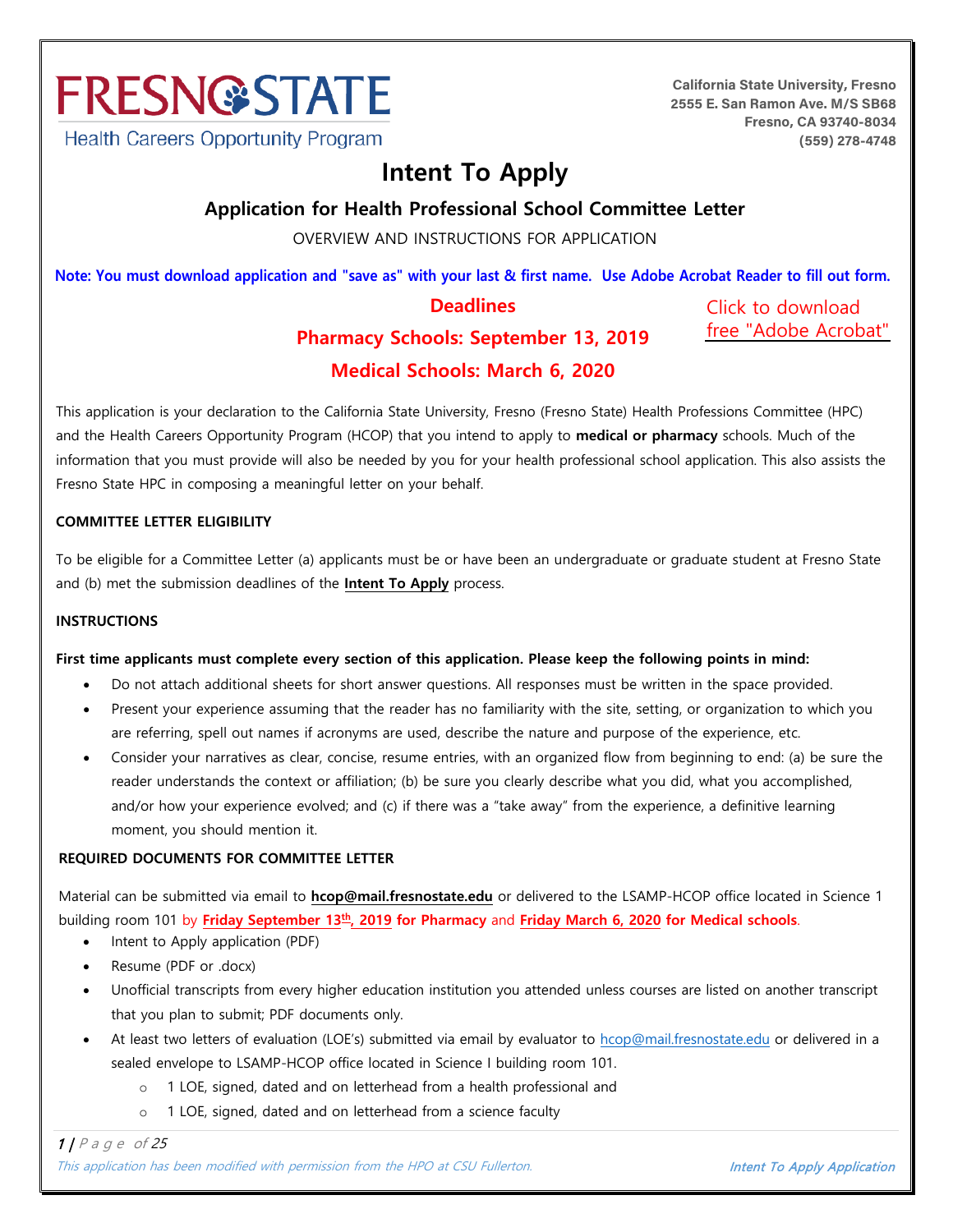# **APPLICANT INFORMATION**

|                                                                                   |                                                     | <b>APPLICANT INFORMATION</b> |                  |                  |                                    |
|-----------------------------------------------------------------------------------|-----------------------------------------------------|------------------------------|------------------|------------------|------------------------------------|
| I. PERSONAL DATA                                                                  |                                                     |                              |                  |                  |                                    |
| Full Name:                                                                        |                                                     |                              |                  |                  |                                    |
| Last                                                                              |                                                     | First                        |                  |                  | M.I.                               |
| Nickname:                                                                         | Fresno State ID:                                    |                              | Gender:          | Birthdate:       |                                    |
|                                                                                   |                                                     |                              |                  |                  | (MM/DD/YYYY)                       |
| Email Address: □Fresno State:                                                     |                                                     |                              | $\Box$ Personal: |                  |                                    |
|                                                                                   | (Please check the box next to your PREFERRED email) |                              |                  |                  |                                    |
| AMCAS ID:                                                                         | AACOMAS ID:                                         |                              | PharmCAS ID:     |                  |                                    |
|                                                                                   |                                                     |                              |                  |                  |                                    |
| Local                                                                             |                                                     |                              |                  |                  |                                    |
| Address:                                                                          |                                                     |                              |                  |                  |                                    |
| <b>Street Address</b>                                                             |                                                     |                              |                  | Apartment/Unit # |                                    |
| City                                                                              | State                                               | Zipcode                      | Country          |                  |                                    |
| Permanent                                                                         |                                                     |                              |                  |                  |                                    |
| Address:                                                                          |                                                     |                              |                  |                  |                                    |
| <b>Street Address</b>                                                             |                                                     |                              |                  | Apartment/Unit # |                                    |
| City                                                                              | State                                               | Zip code                     | Country          |                  |                                    |
| Home Phone:                                                                       |                                                     | Cell Phone:                  |                  |                  |                                    |
| Disadvantaged:<br>$\Box$ Yes                                                      | $\square$ No                                        |                              |                  |                  |                                    |
| If yes, elaborate why you consider yourself disadvantaged:                        |                                                     |                              |                  |                  |                                    |
|                                                                                   |                                                     |                              |                  |                  |                                    |
|                                                                                   |                                                     |                              |                  |                  |                                    |
|                                                                                   |                                                     |                              |                  |                  |                                    |
| Will you apply for a fee waiver from the centralized application service?         |                                                     |                              | $\square$ Yes    | $\square$ No     |                                    |
|                                                                                   |                                                     |                              |                  |                  |                                    |
| How many hours per week, on average, were you employed during the semester?       |                                                     |                              |                  |                  |                                    |
| $\square$ 1-10                                                                    | $\square$ 10-20                                     | $\square$ 20-35              |                  | $\square$ 35+    |                                    |
| $2/Page$ of 25                                                                    |                                                     |                              |                  |                  |                                    |
| This application has been modified with permission from the HPO at CSU Fullerton. |                                                     |                              |                  |                  | <b>Intent To Apply Application</b> |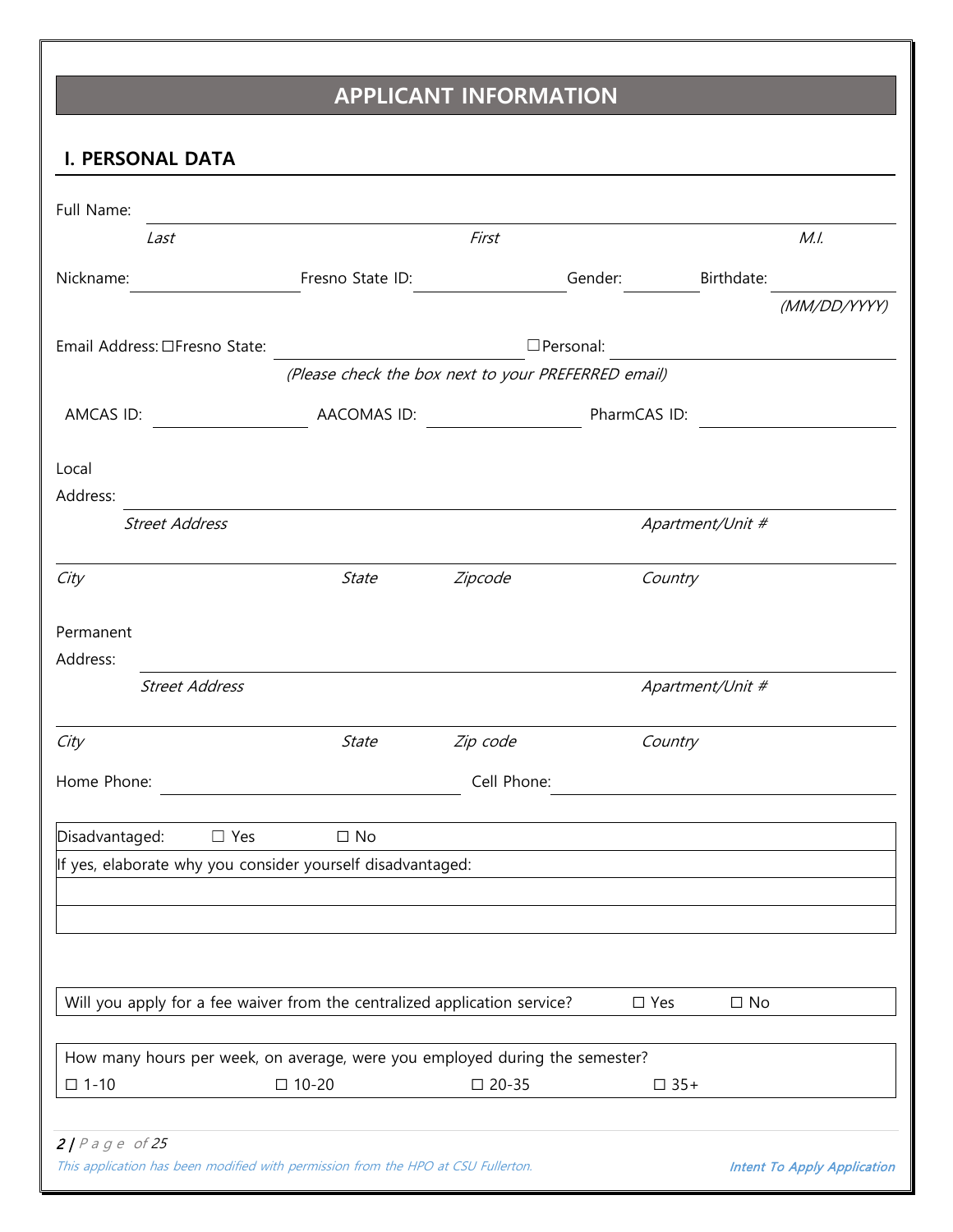|        | <b>Father's Education Level:</b>                                                                                                                                |                                                                           |                                                                                                               |                                                                                                                |  |  |
|--------|-----------------------------------------------------------------------------------------------------------------------------------------------------------------|---------------------------------------------------------------------------|---------------------------------------------------------------------------------------------------------------|----------------------------------------------------------------------------------------------------------------|--|--|
|        | $\square$ No college                                                                                                                                            | $\square$ Some college                                                    | $\Box$ College graduate                                                                                       | $\Box$ Graduate school                                                                                         |  |  |
|        |                                                                                                                                                                 | Father's Ethnicity (for statistical purposes only):                       |                                                                                                               |                                                                                                                |  |  |
| □      |                                                                                                                                                                 |                                                                           | Hispanic/Chicano(a)/Latino(a) (a person of Mexican, Puerto Rican, Cuban, Central or South American, or other  |                                                                                                                |  |  |
|        |                                                                                                                                                                 | Spanish culture or origin, regardless of race).                           |                                                                                                               |                                                                                                                |  |  |
| $\Box$ | Not Hispanic                                                                                                                                                    |                                                                           |                                                                                                               |                                                                                                                |  |  |
| $\Box$ | Declined to state                                                                                                                                               |                                                                           |                                                                                                               |                                                                                                                |  |  |
|        |                                                                                                                                                                 | Father's Race (for statistical purposes only):                            |                                                                                                               |                                                                                                                |  |  |
| $\Box$ |                                                                                                                                                                 |                                                                           |                                                                                                               | American Indian or Alaska Native – A person having origins in any of the original peoples of North and South   |  |  |
|        | America (including Central America), and who maintains tribal affiliation or community attachment.                                                              |                                                                           |                                                                                                               |                                                                                                                |  |  |
| $\Box$ | Asian – A person having origins in any of the original peoples of the Far East, Southeast Asia, or the Indian                                                   |                                                                           |                                                                                                               |                                                                                                                |  |  |
|        | subcontinent including, for example, Cambodia, China, India, Japan, Korea, Malaysia, Pakistan, the Philippine                                                   |                                                                           |                                                                                                               |                                                                                                                |  |  |
|        | Islands, Thailand, and Vietnam.                                                                                                                                 |                                                                           |                                                                                                               |                                                                                                                |  |  |
| $\Box$ |                                                                                                                                                                 |                                                                           |                                                                                                               | Black/African American – A person having origins in any of the black racial groups in Africa Middle Eastern- A |  |  |
|        |                                                                                                                                                                 |                                                                           |                                                                                                               | person having origins from western Asia and northeast Africa, including the nations on the Arabian Peninsula,  |  |  |
|        |                                                                                                                                                                 | Egypt, Iran, Iraq, Israel, Jordan, Lebanon, Syria, and Turkey.            |                                                                                                               |                                                                                                                |  |  |
| $\Box$ |                                                                                                                                                                 |                                                                           | Native Hawaiian or Other Pacific Islander – A person having origins in any of the original peoples of Hawaii, |                                                                                                                |  |  |
|        |                                                                                                                                                                 | Guam, Samoa, Polynesia, Micronesia, or other Pacific Islands.             |                                                                                                               |                                                                                                                |  |  |
| $\Box$ |                                                                                                                                                                 | White – A person having origins in any of the original peoples of Europe. |                                                                                                               |                                                                                                                |  |  |
| $\Box$ | Decline to State                                                                                                                                                |                                                                           |                                                                                                               |                                                                                                                |  |  |
|        |                                                                                                                                                                 |                                                                           |                                                                                                               |                                                                                                                |  |  |
|        | <b>Mother's Education Level:</b>                                                                                                                                |                                                                           |                                                                                                               |                                                                                                                |  |  |
|        | $\square$ No college                                                                                                                                            | □ Some college                                                            | □ College graduate                                                                                            | □ Graduate school                                                                                              |  |  |
|        |                                                                                                                                                                 | Mother's Ethnicity (for statistical purposes only):                       |                                                                                                               |                                                                                                                |  |  |
| $\Box$ |                                                                                                                                                                 |                                                                           |                                                                                                               |                                                                                                                |  |  |
|        | Hispanic/Chicano(a)/Latino(a) (a person of Mexican, Puerto Rican, Cuban, Central or South American, or other<br>Spanish culture or origin, regardless of race). |                                                                           |                                                                                                               |                                                                                                                |  |  |

- $\overline{\Box}$  Not Hispanic
- $\Box$  Declined to state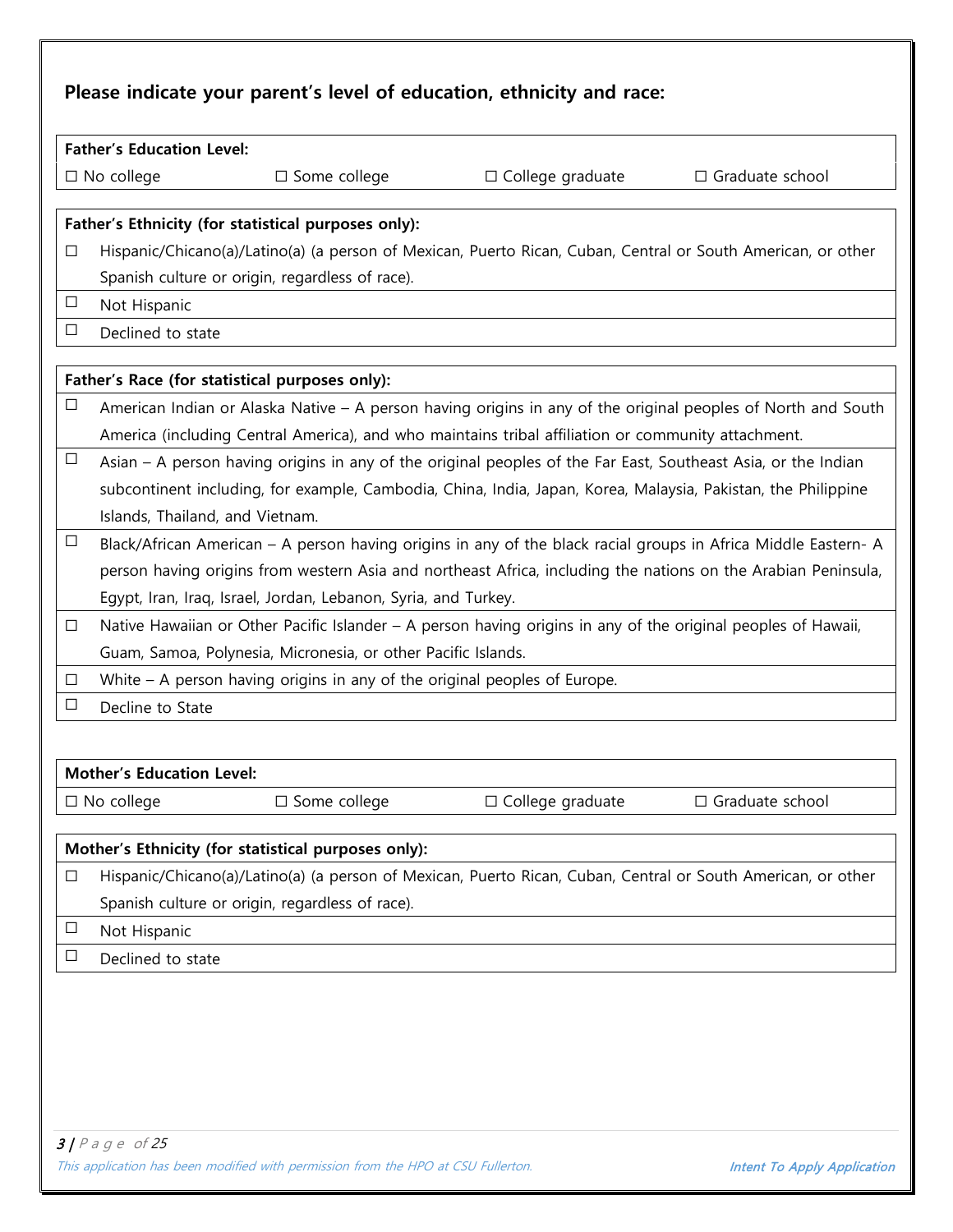|        | Mother's Race (for statistical purposes only):                                                                |
|--------|---------------------------------------------------------------------------------------------------------------|
| Ц      | American Indian or Alaska Native – A person having origins in any of the original peoples of North and South  |
|        | America (including Central America), and who maintains tribal affiliation or community attachment.            |
| $\Box$ | Asian – A person having origins in any of the original peoples of the Far East, Southeast Asia, or the Indian |
|        | subcontinent including, for example, Cambodia, China, India, Japan, Korea, Malaysia, Pakistan, the Philippine |
|        | Islands, Thailand, and Vietnam.                                                                               |
| $\Box$ | Black/African American – A person having origins in any of the black racial groups in Africa Middle Eastern-A |
|        | person having origins from western Asia and northeast Africa, including the nations on the Arabian Peninsula, |
|        | Egypt, Iran, Iraq, Israel, Jordan, Lebanon, Syria, and Turkey.                                                |
| $\Box$ | Native Hawaiian or Other Pacific Islander – A person having origins in any of the original peoples of Hawaii, |
|        | Guam, Samoa, Polynesia, Micronesia, or other Pacific Islands.                                                 |
| □      | White $-$ A person having origins in any of the original peoples of Europe.                                   |
| ப      | Decline to State                                                                                              |

### **II. INTENT TO APPLY**

Please check the Centralized Application Service(s) to which you are applying.

Note: if selected for a committee letter, this is where your committee letter will be uploaded.

 $\Box$  Allopathic Medicine (M.D.) (AMCAS)

☐ Osteopathic Medicine (D.O.) (AACOAMAS)

☐ Pharmacy (Pharm.D.) (PharmCAS)

## **III. LETTERS OF EVALUATION**

Students should arrange to have at least one letter from a healthcare professional and at least one letter from a science faculty submitted with their Intent to Apply application. The evaluator should submit via email to [hcop@mail.fresnostate.edu](mailto:hcop@mail.fresnostate.edu) or delivered in a sealed envelope to LSAMP-HCOP office located in Science I building room 101.

Students should refer to the professional program to which you will be applying, to learn more about their specific letter requirements.

For more information about how to request a letter of evaluation, please visit: <http://fresnostate.edu/csm/hcop>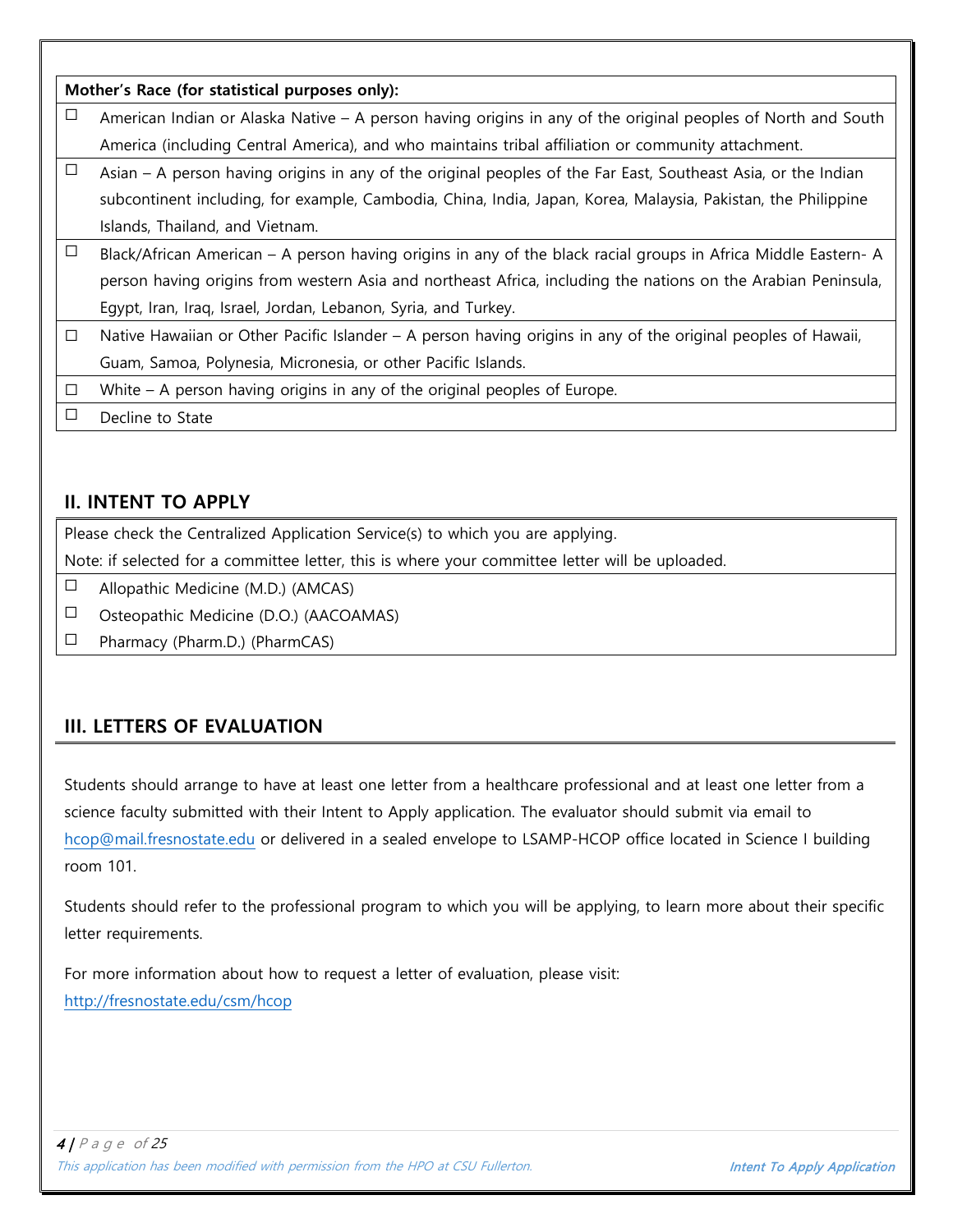| <b>RECOMMENDER 1</b>  |                  |     |    |
|-----------------------|------------------|-----|----|
| Full Name:            | Job Title:       |     |    |
| Dept/Inst:            | Date Requested:  |     |    |
| Contact Info (email): | Clinical Letter? | Yes | No |
|                       |                  |     |    |
| <b>RECOMMENDER 2</b>  |                  |     |    |
| Full Name:            | Job Title:       |     |    |
| Dept/Inst:            | Date Requested:  |     |    |
| Contact Info (email): | Clinical Letter? | Yes | No |

## **IV. ACADEMIC BACKGROUND**

Remember that you must submit an unofficial transcript for every undergraduate or graduate institution where you completed college coursework. If the information is posted on another transcript you submit, there is no need to forward the transcript to use if it is posted on another document that you submit to us. Please note, the HCOP office does not forward official transcripts to the professional program/school one applies to. Transcripts need to come directly from the registrars' office.

Please list all Undergraduate and Post Baccalaureate Institutions attended. An example (in grey font) has been provided below for your reference.

| University/College | <b>Dates</b> | <b>Program Level</b> | <b>Major</b> | <b>Degree</b> | Cum/GPA |
|--------------------|--------------|----------------------|--------------|---------------|---------|
| Ex: Fresno State   | 2005-2010    | Undergraduate        | Biology      | <b>BS</b>     | 3.56    |
|                    |              |                      |              |               |         |
|                    |              |                      |              |               |         |
|                    |              |                      |              |               |         |
|                    |              |                      |              |               |         |
|                    |              |                      |              |               |         |
|                    |              |                      |              |               |         |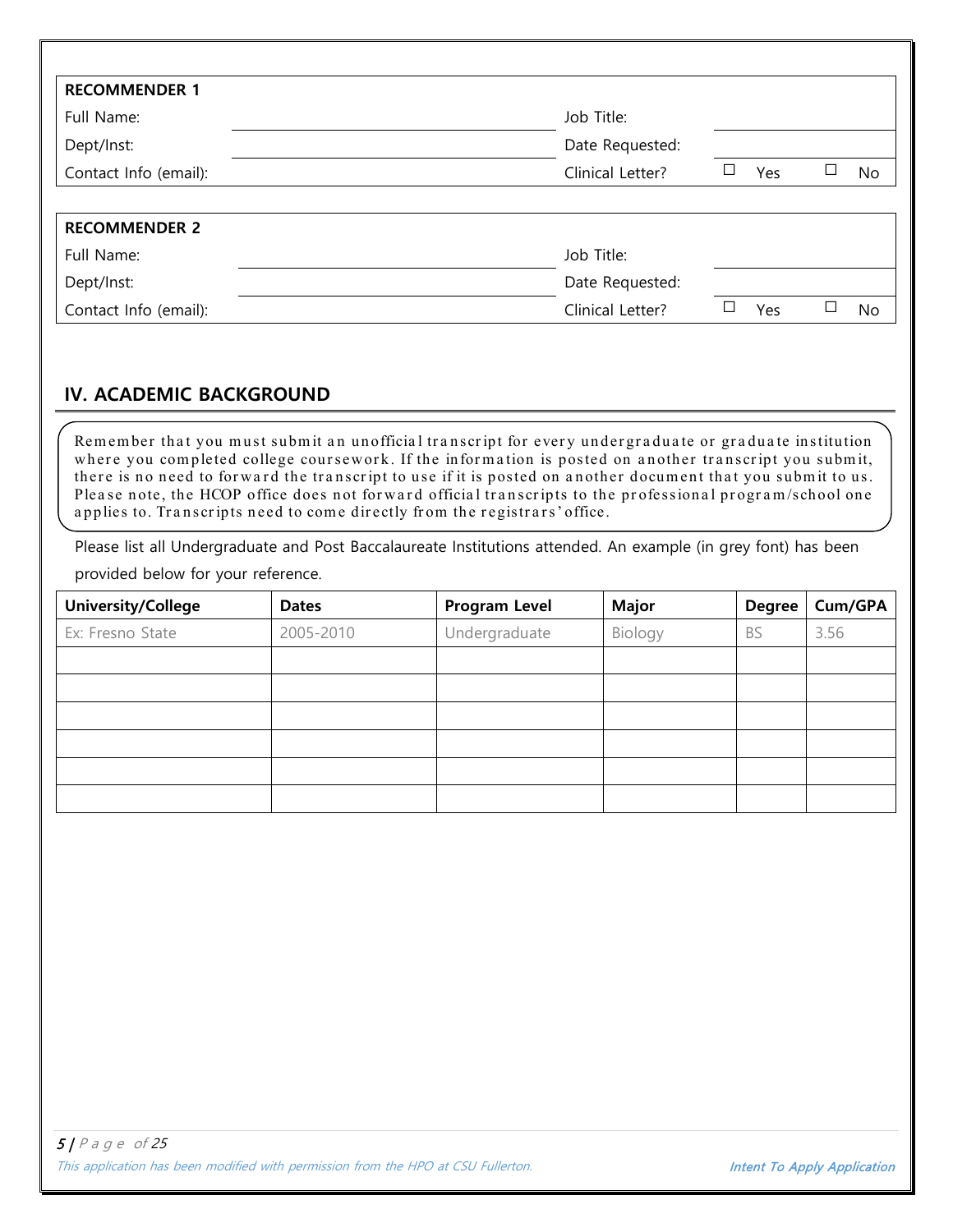#### **Pre-requisites Data**

Please fill in the table below with your pre-requisite course work information. If a pre-requisite course was taken at another institution please input the data from the course equivalent. Make sure to include all course attempts. Note: Not all of these courses are required by medical or pharmacy schools. Please refer to the individual school/websites or the Medical School Admission Requirements (MSAR) for specific requirements.

At the end of the table you will be ask to compute your pre-requisite GPA. For your convenience, a link to a GPA calculator has been provided.

http://www.fresnostate.edu/studentaffairs/advising/students/gpa-calc.html

| Course                          | University     | Attempt #1 | Attempt #2     |  | Attempt #3     |  |
|---------------------------------|----------------|------------|----------------|--|----------------|--|
|                                 | Semester/Grade |            | Semester/Grade |  | Semester/Grade |  |
| <b>Biology 1A</b>               |                |            |                |  |                |  |
| Introductory Biology            |                |            |                |  |                |  |
| <b>Biology 1B</b>               |                |            |                |  |                |  |
| Introductory Biology            |                |            |                |  |                |  |
| <b>Biology G7A</b>              |                |            |                |  |                |  |
| Human Anatomy and Physiology I  |                |            |                |  |                |  |
| <b>Biology 678</b>              |                |            |                |  |                |  |
| Human Anatomy and Physiology II |                |            |                |  |                |  |
| <b>Biology 102</b>              |                |            |                |  |                |  |
| Genetics                        |                |            |                |  |                |  |
| <b>Biology 103</b>              |                |            |                |  |                |  |
| Cellular Biology                |                |            |                |  |                |  |
| <b>Biology 120</b>              |                |            |                |  |                |  |
| Microbiology                    |                |            |                |  |                |  |
| <b>Biology 157 + 157L</b>       |                |            |                |  |                |  |
| Immunology + Lab                |                |            |                |  |                |  |
| <b>Behavioral Science</b>       |                |            |                |  |                |  |
|                                 |                |            |                |  |                |  |
| Chem 1A                         |                |            |                |  |                |  |
| <b>General Chemistry</b>        |                |            |                |  |                |  |
| Chem IAL                        |                |            |                |  |                |  |
| General Chemistry Lab           |                |            |                |  |                |  |
| $Chem$ IB                       |                |            |                |  |                |  |
| General Chemistry               |                |            |                |  |                |  |
| Chem IBL                        |                |            |                |  |                |  |
| General Chemistry Lab           |                |            |                |  |                |  |
| Chem 128A                       |                |            |                |  |                |  |
| <b>Organic Chemistry</b>        |                |            |                |  |                |  |
| Chem 128B                       |                |            |                |  |                |  |
| <b>Organic Chemistry</b>        |                |            |                |  |                |  |
| Chem 129A                       |                |            |                |  |                |  |
| Organic Chemistry Lab           |                |            |                |  |                |  |
| Chem 129B                       |                |            |                |  |                |  |
| Organic Chemistry Lab           |                |            |                |  |                |  |
| Chem 150/155A                   |                |            |                |  |                |  |
| <b>General Biochemistry</b>     |                |            |                |  |                |  |
| Communications                  |                |            |                |  |                |  |
|                                 |                |            |                |  |                |  |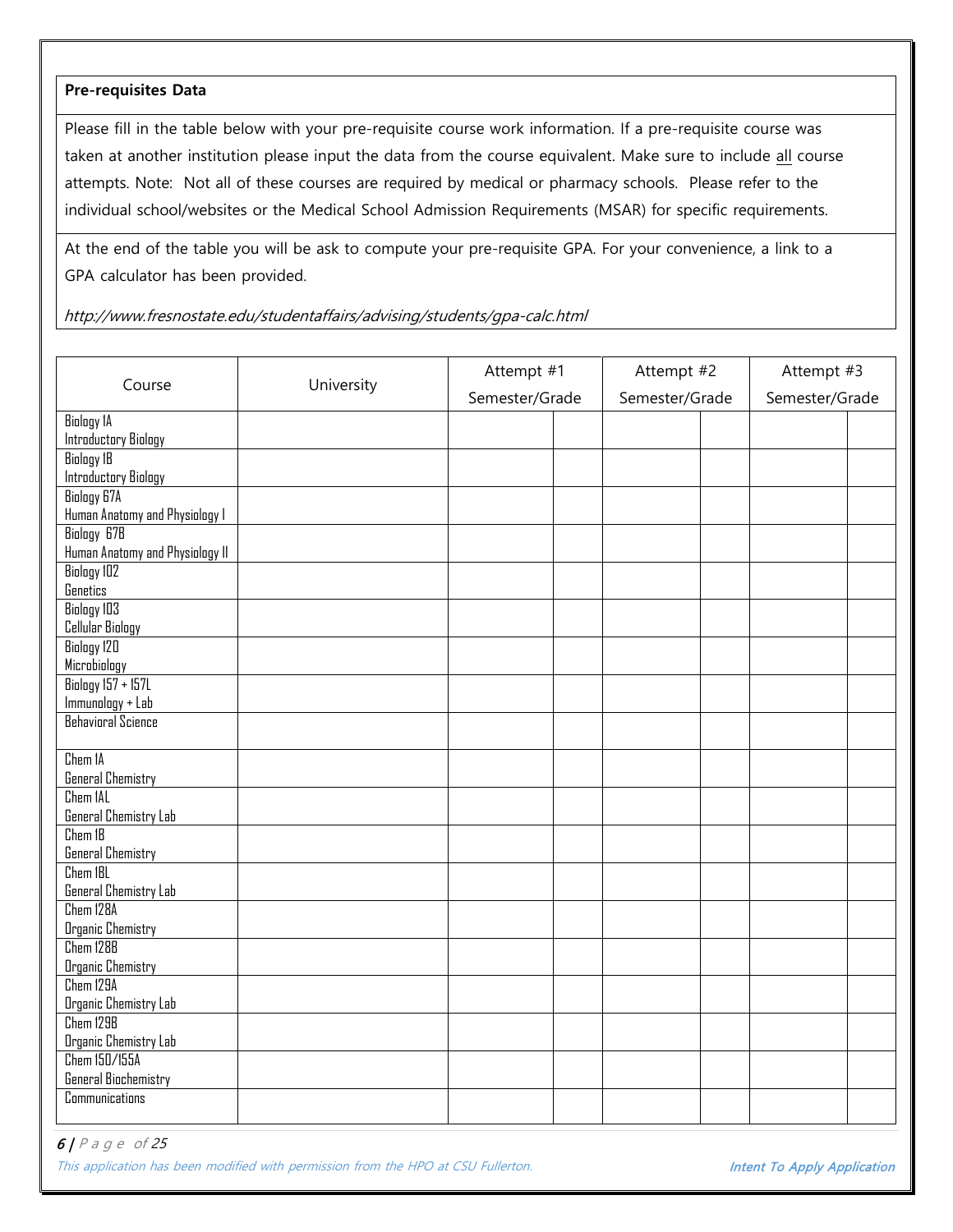| Course                          | University | Attempt #1     | Attempt #2         | Attempt #3     |  |
|---------------------------------|------------|----------------|--------------------|----------------|--|
|                                 |            | Semester/Grade | Semester/Grade     | Semester/Grade |  |
| <b>Econ 40 or 50</b>            |            |                |                    |                |  |
| English $5A + 5B$ or $1D$       |            |                |                    |                |  |
| Academic Literacy               |            |                |                    |                |  |
| <b>Humanities</b>               |            |                |                    |                |  |
| Math 101 or Psych 42 Statistics |            |                |                    |                |  |
| Phys $2A + Lab$                 |            |                |                    |                |  |
| Phys $2B + Lab$                 |            |                |                    |                |  |
| Phys $4A + Lab$                 |            |                |                    |                |  |
| <b>Elementary Physics</b>       |            |                |                    |                |  |
| Phys $4B + Lab$                 |            |                |                    |                |  |
| <b>Elementary Physics</b>       |            |                |                    |                |  |
| Social Science Course           |            |                |                    |                |  |
|                                 |            |                |                    |                |  |
|                                 |            |                |                    |                |  |
|                                 |            |                | Pre-requisite GPA: |                |  |

## **V. ENTRANCE EXAM**

Please input the date of your entrance exam below. Should any changes or updates need to be made as your application cycle approaches, please be sure to inform our office. Once your scores are available please forward an unofficial copy of your scores to our office.

| Date of Entrance Exam (i.e. MCAT, PCAT):                                                              | Score (if available):              |
|-------------------------------------------------------------------------------------------------------|------------------------------------|
| (MM/DD/YYYY)                                                                                          |                                    |
|                                                                                                       |                                    |
|                                                                                                       |                                    |
|                                                                                                       |                                    |
|                                                                                                       |                                    |
|                                                                                                       |                                    |
|                                                                                                       |                                    |
|                                                                                                       |                                    |
|                                                                                                       |                                    |
| $7$   Page of 25<br>This application has been modified with permission from the HPO at CSU Fullerton. | <b>Intent To Apply Application</b> |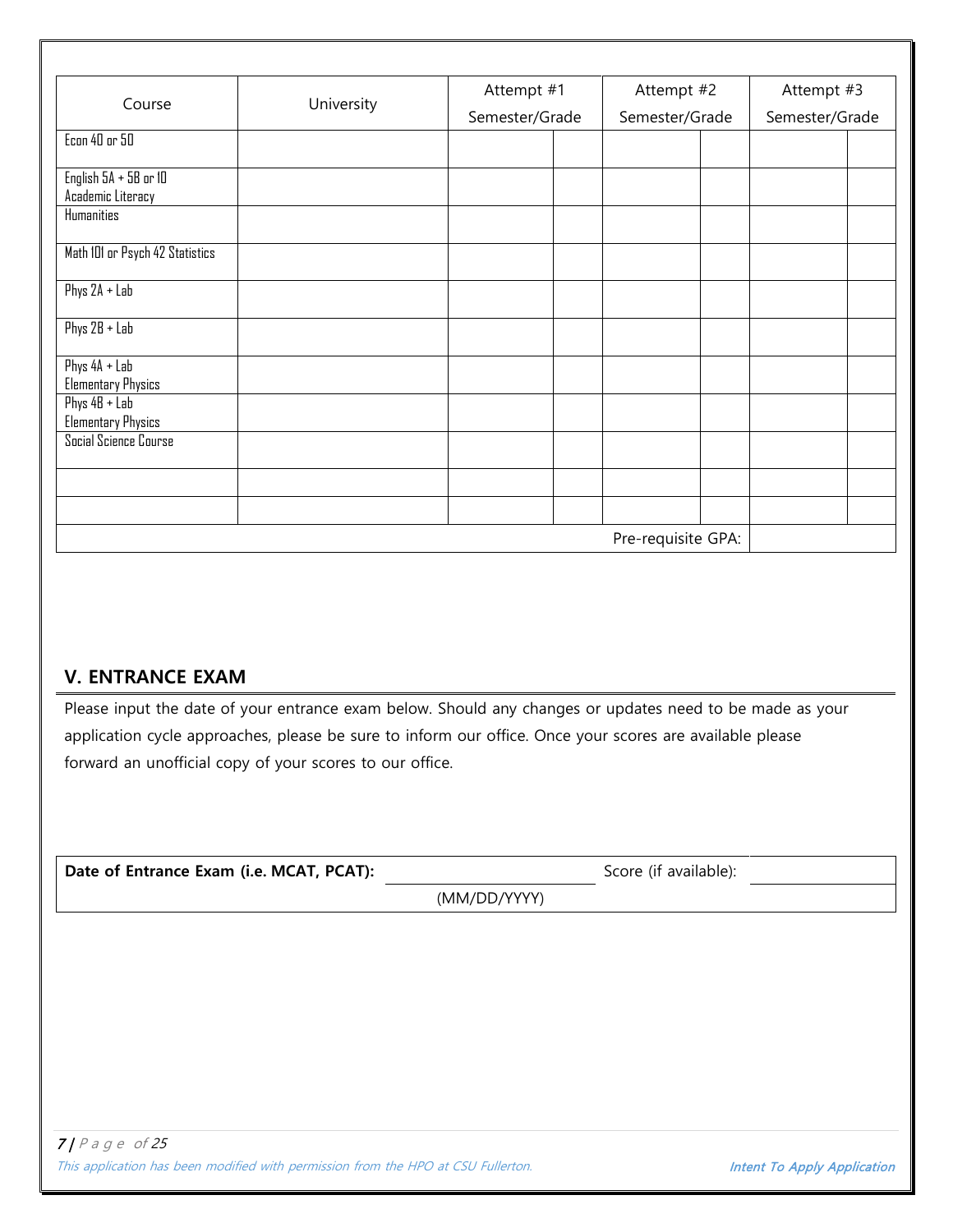### **VI. ESSAY**

Please provide an essay that discusses what you believe makes you a distinctive candidate for a career in a health profession. You may also want to discuss specific challenges that you have faced to reach this point. This should be no more than 5,300 characters. Please note that the application system you apply through might have a different limit.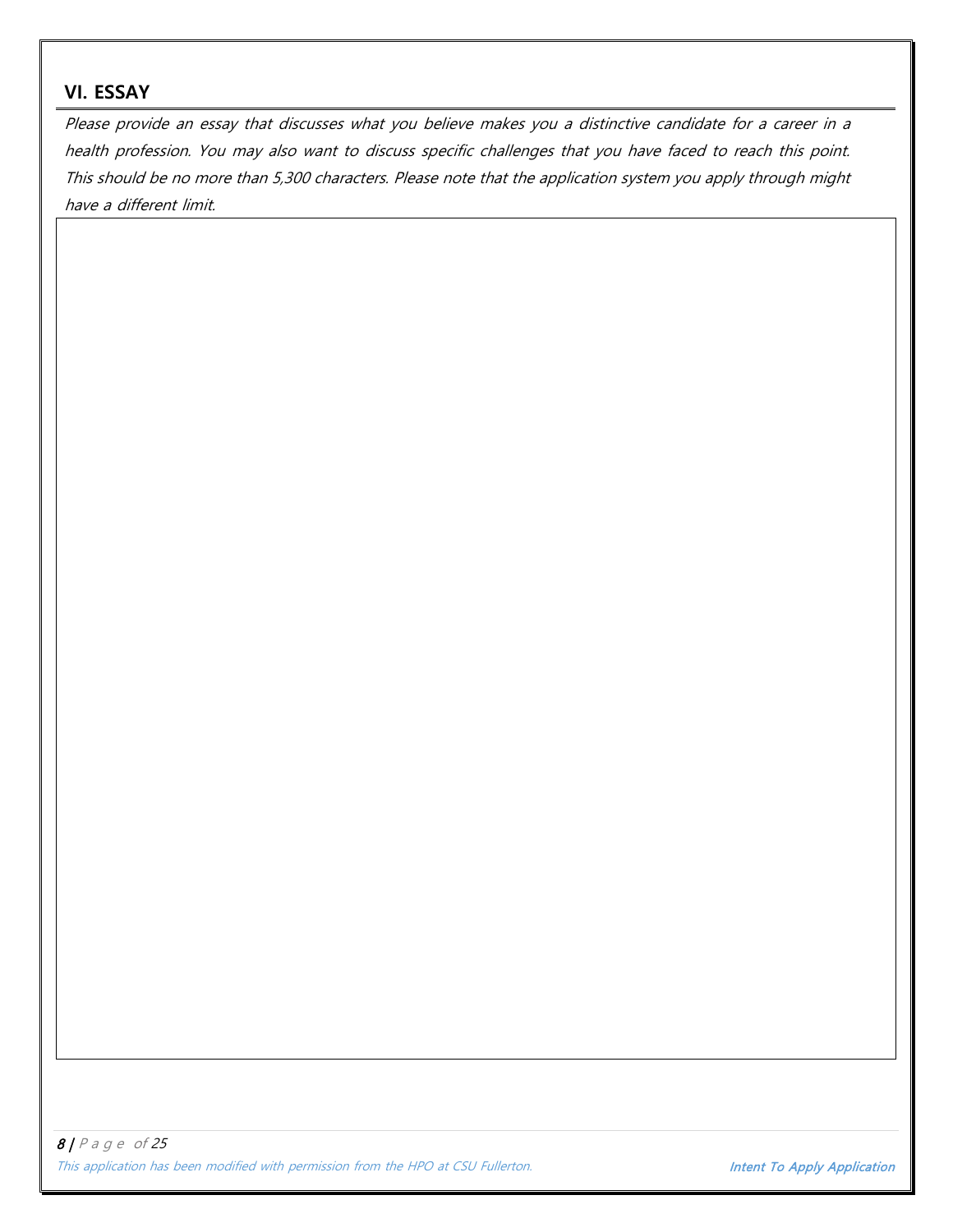ESSAY (Continued)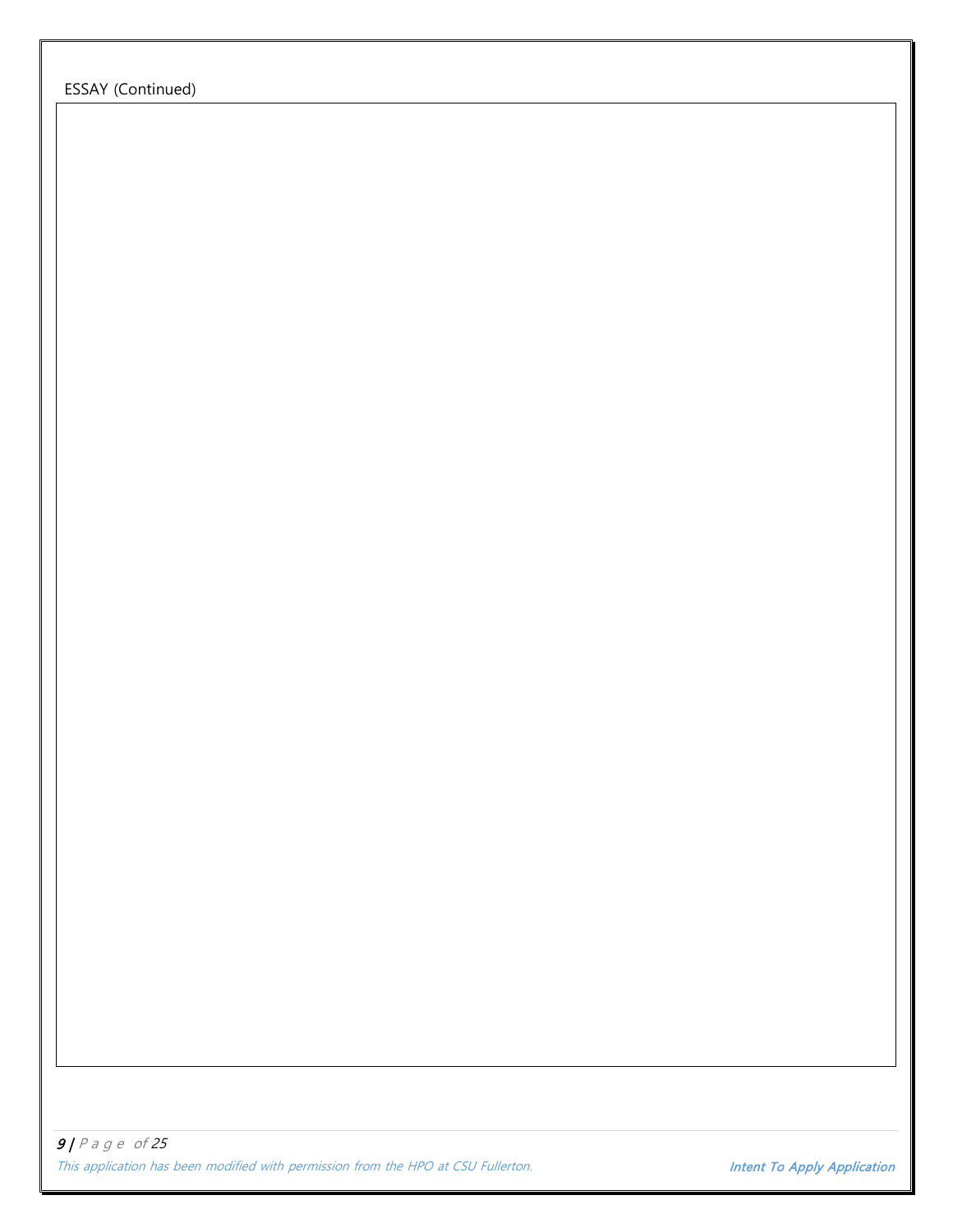ESSAY (Continued)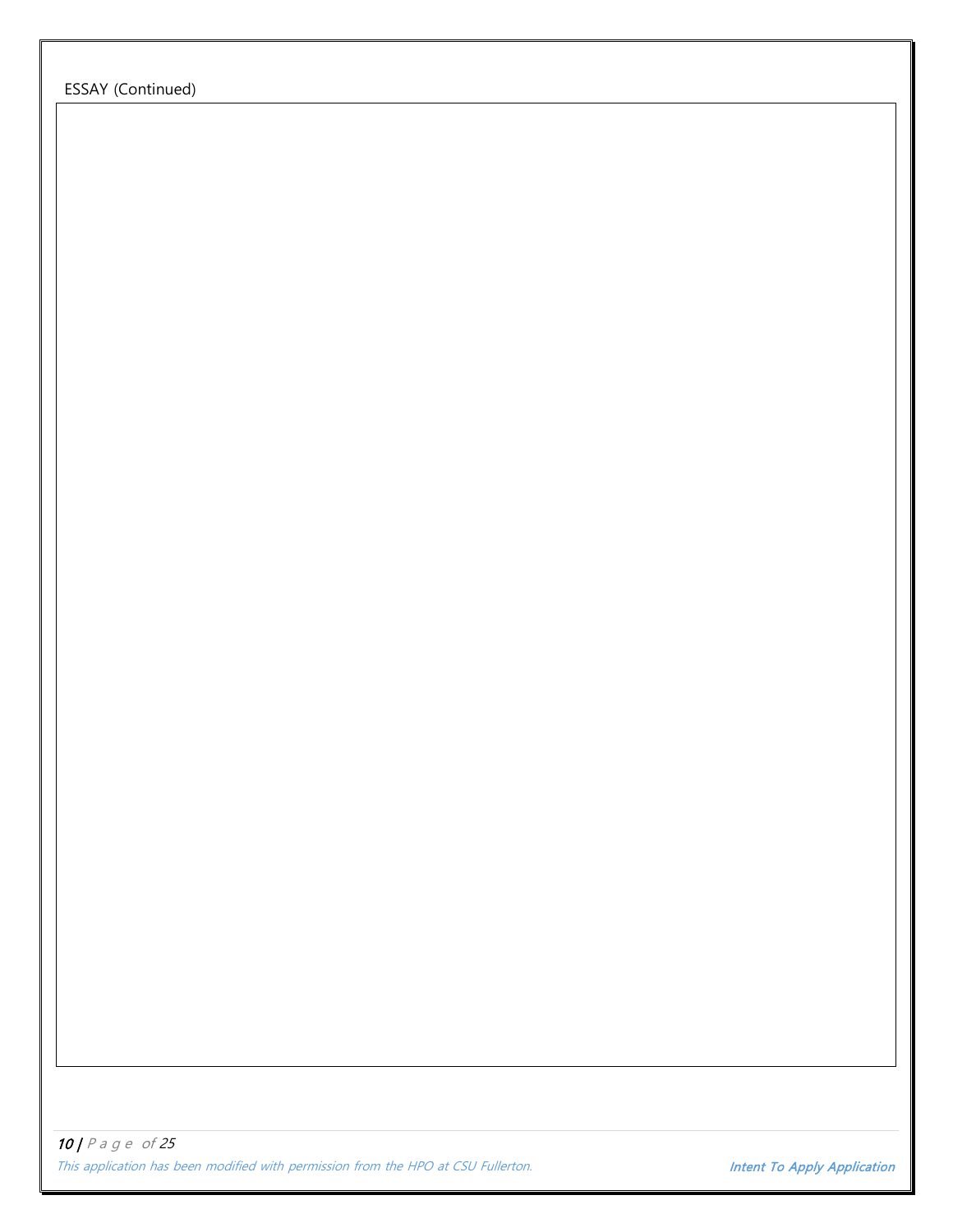ESSAY (Continued)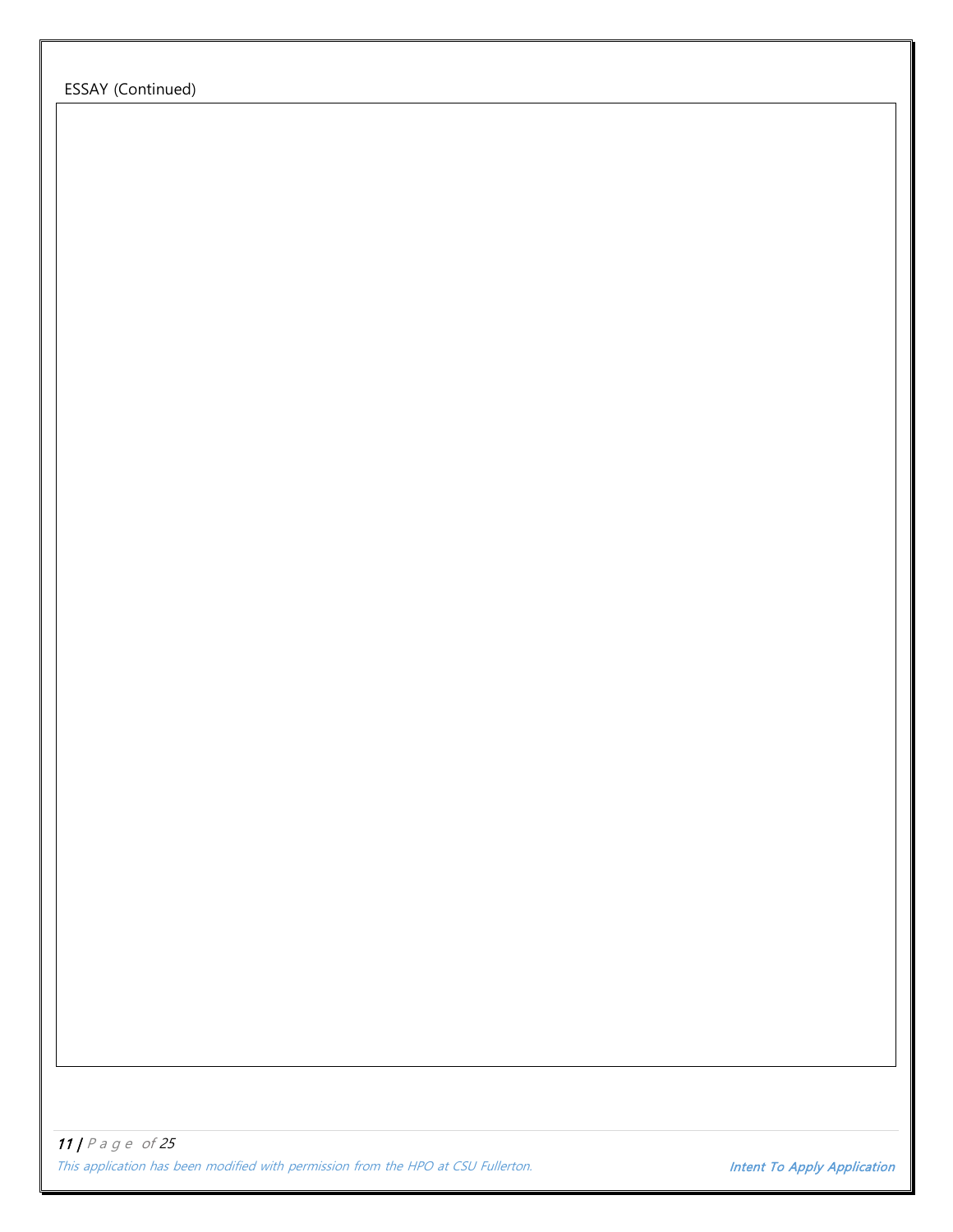## **VII. RESEARCH EXPERIENCE**

Please provide a general summary (in plain English/layman's terms) of your research experiences, including the dates you were involved, the nature of the research, your role, contributions and level of engagement, and what you learned.

#### **You may enter up to 2 experiences below.**

Please enter only significant experiences and remember that professional schools are more interested in quality than in quantity.

| <b>Experience 1</b> |       |     |              |  |
|---------------------|-------|-----|--------------|--|
| Experience Name:    |       |     |              |  |
| Experience Type:    |       |     |              |  |
| Dates:              | From: | To: | Total Hours: |  |
| Organization Name:  |       |     |              |  |
| Contact Name:       |       |     | Email:       |  |

Experience Description (1325 characters, includes spaces):

| <b>Experience 2</b> |       |     |              |
|---------------------|-------|-----|--------------|
| Experience Name:    |       |     |              |
| Experience Type:    |       |     |              |
| Dates:              | From: | To: | Total Hours: |
| Organization Name:  |       |     |              |
| Contact Name:       |       |     | Email:       |
|                     |       |     |              |

12 |  $P$  a g e of 25 This application has been modified with permission from the HPO at CSU Fullerton. **Intent To Apply Application**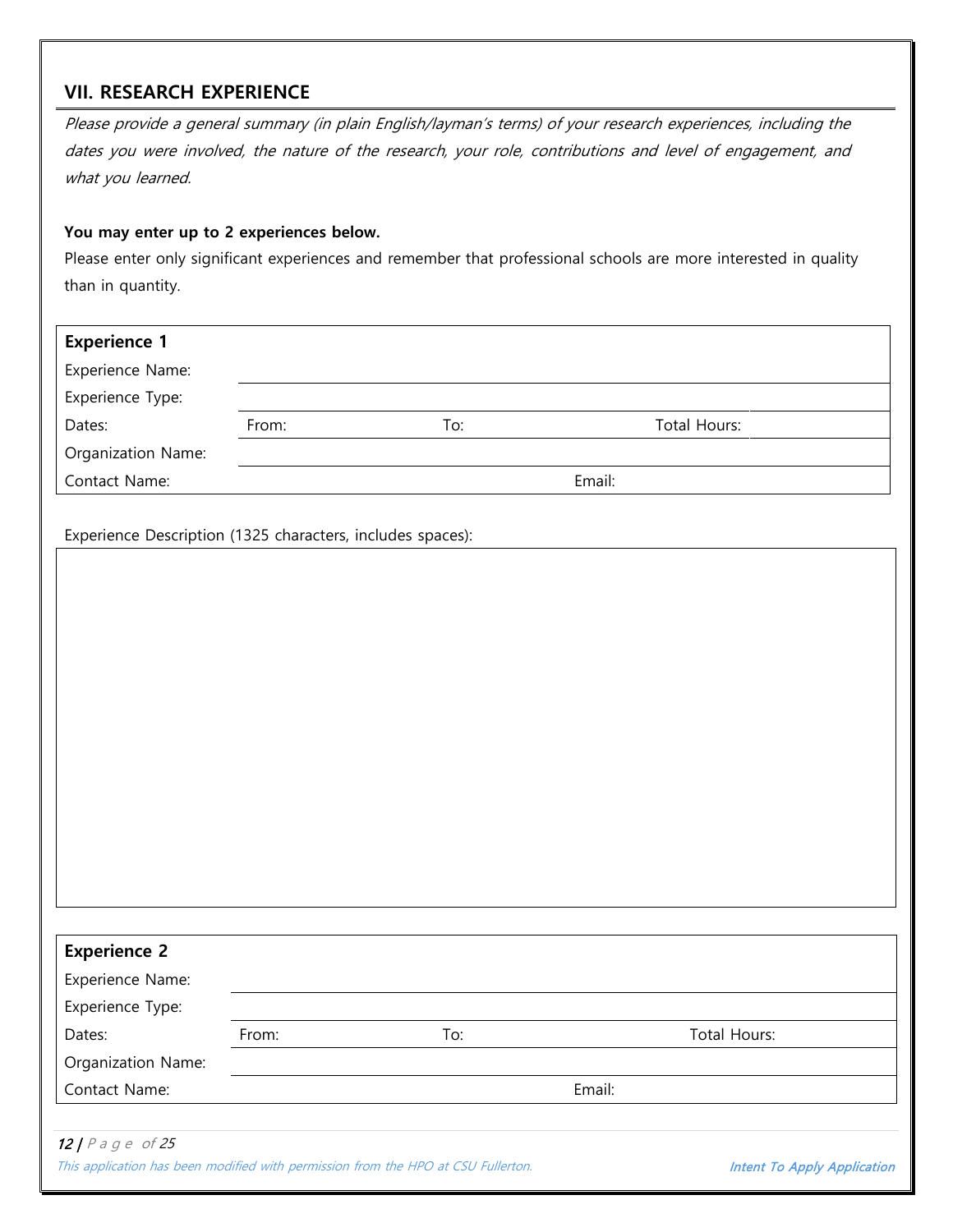Experience Description (1325 characters, includes spaces):

### **VIII. CLINICAL EXPERIENCE**

Regarding clinically related experiences, provide a general summary of your clinical exposure to healthcare, any direct interaction with patients, work in clinics, shadowing, and other clinically related experience.

### **You may enter up to 3 experiences below.**

Please enter only significant experiences and remember that professional schools are more interested in quality than in quantity.

In the available space for each experience description, here is a suggested format:

- Describe the nature of the organization
- Describe what you did or accomplished, and
- Describe what you learned.

| <b>Experience 1</b>  |       |                                                                                   |                                                                                                                |
|----------------------|-------|-----------------------------------------------------------------------------------|----------------------------------------------------------------------------------------------------------------|
| Experience Name:     |       |                                                                                   |                                                                                                                |
| Experience Type:     |       |                                                                                   |                                                                                                                |
| Dates:               | From: | To:                                                                               | Total Hours:                                                                                                   |
| Organization Name:   |       |                                                                                   |                                                                                                                |
| Contact Name:        |       |                                                                                   | Email:                                                                                                         |
|                      |       |                                                                                   | Did this experience involve direct patience interaction? If so, please describe the patient interaction below. |
|                      |       |                                                                                   |                                                                                                                |
|                      |       |                                                                                   |                                                                                                                |
|                      |       |                                                                                   |                                                                                                                |
| 13   $P$ a g e of 25 |       |                                                                                   |                                                                                                                |
|                      |       | This application has been modified with permission from the HPO at CSU Fullerton. | Intent To Apply Application                                                                                    |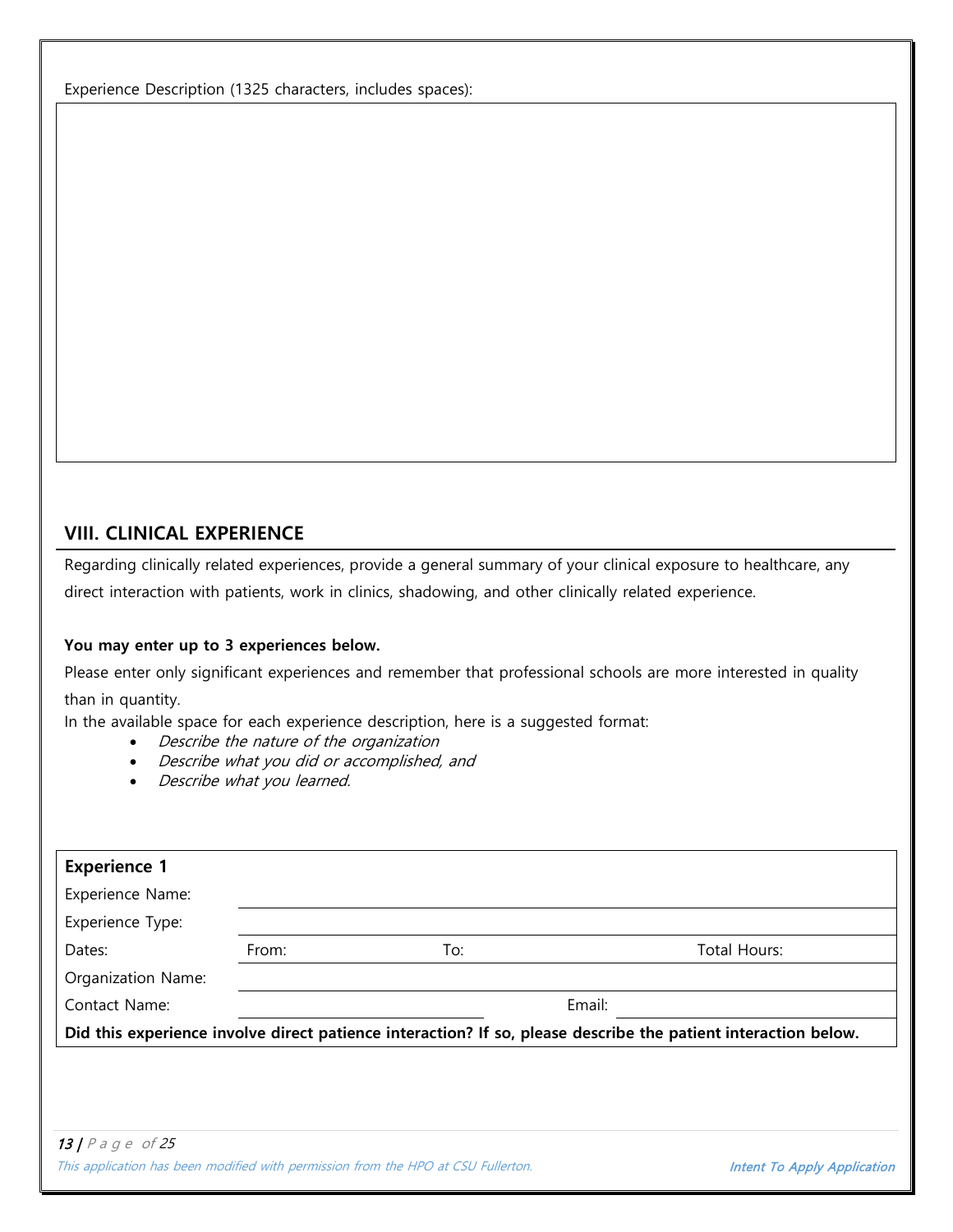| Experience Description (1325 characters, includes spaces): |  |
|------------------------------------------------------------|--|
|                                                            |  |

| <b>Experience 2</b>                                                                               |       |        |                                                                                                                |
|---------------------------------------------------------------------------------------------------|-------|--------|----------------------------------------------------------------------------------------------------------------|
| Experience Name:                                                                                  |       |        |                                                                                                                |
| Experience Type:                                                                                  |       |        |                                                                                                                |
| Dates:                                                                                            | From: | To:    | Total Hours:                                                                                                   |
|                                                                                                   |       |        |                                                                                                                |
|                                                                                                   |       |        |                                                                                                                |
|                                                                                                   |       | Email: |                                                                                                                |
| Organization Name:<br>Contact Name:<br>Experience Description (1325 characters, includes spaces): |       |        |                                                                                                                |
|                                                                                                   |       |        | Did this experience involve direct patience interaction? If so, please describe the patient interaction below. |
|                                                                                                   |       |        |                                                                                                                |
|                                                                                                   |       |        |                                                                                                                |
|                                                                                                   |       |        |                                                                                                                |
|                                                                                                   |       |        |                                                                                                                |
|                                                                                                   |       |        |                                                                                                                |
|                                                                                                   |       |        |                                                                                                                |
|                                                                                                   |       |        |                                                                                                                |
|                                                                                                   |       |        |                                                                                                                |
|                                                                                                   |       |        |                                                                                                                |
|                                                                                                   |       |        |                                                                                                                |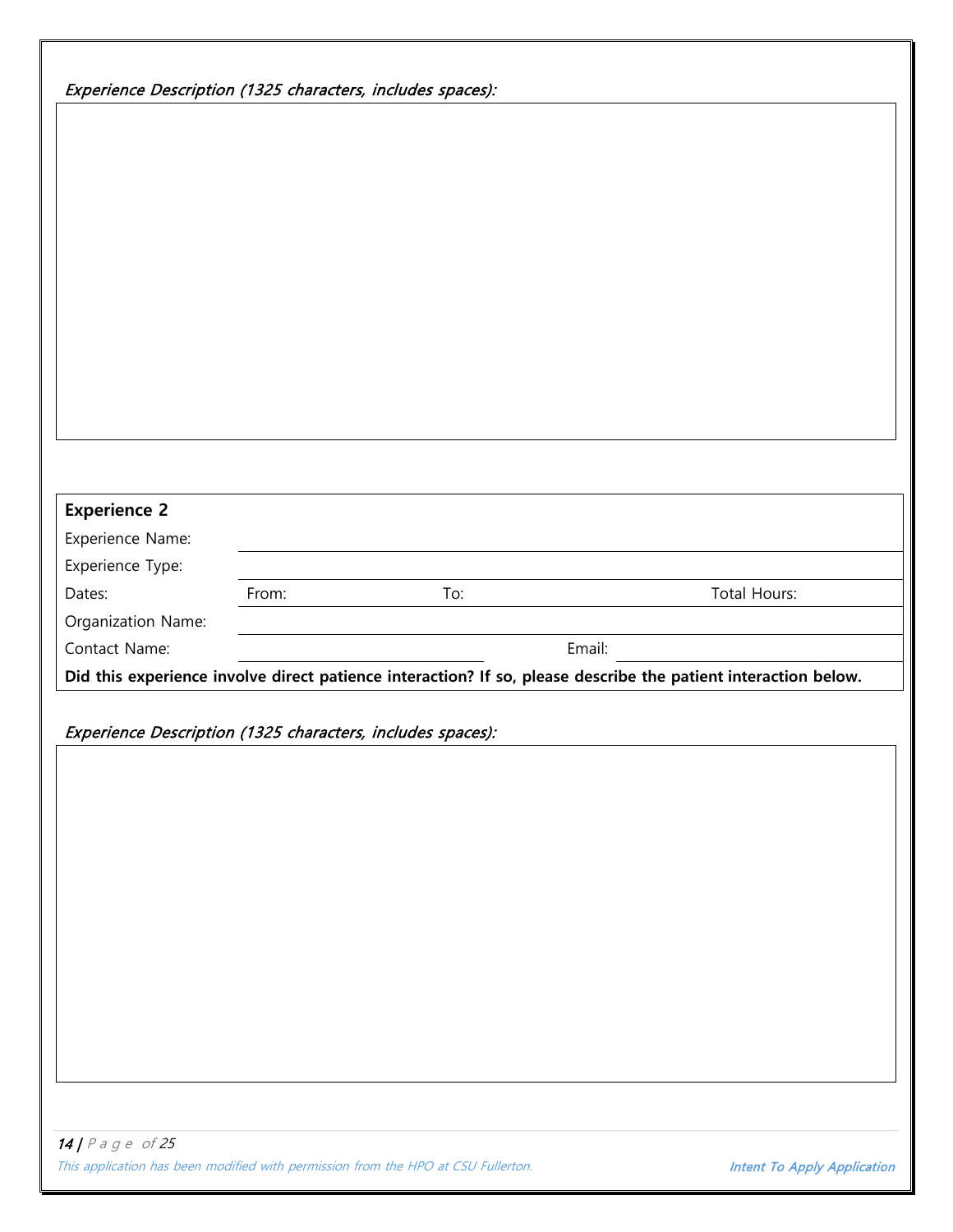| <b>Experience 3</b> |                                                                                                                |     |              |  |  |
|---------------------|----------------------------------------------------------------------------------------------------------------|-----|--------------|--|--|
| Experience Name:    |                                                                                                                |     |              |  |  |
| Experience Type:    |                                                                                                                |     |              |  |  |
| Dates:              | From:                                                                                                          | To: | Total Hours: |  |  |
| Organization Name:  |                                                                                                                |     |              |  |  |
| Contact Name:       |                                                                                                                |     | Email:       |  |  |
|                     | Did this experience involve direct patience interaction? If so, please describe the patient interaction below. |     |              |  |  |

Experience Description (1325 characters, includes spaces):

### **IX. COMMUNITY SERVICE**

Regarding community service related experiences, provide a general summary of your on and off campus engagement in community service and volunteering. Highlight your role in each setting and what you learned.

**You may enter up to 3 experiences below.** Please enter only significant experiences and remember that professional schools are more interested in quality than quantity.

In the available space for each experience description, here is a suggested format:

- Describe the nature of the organization
- Describe what you did or accomplished, and
- Describe what you learned.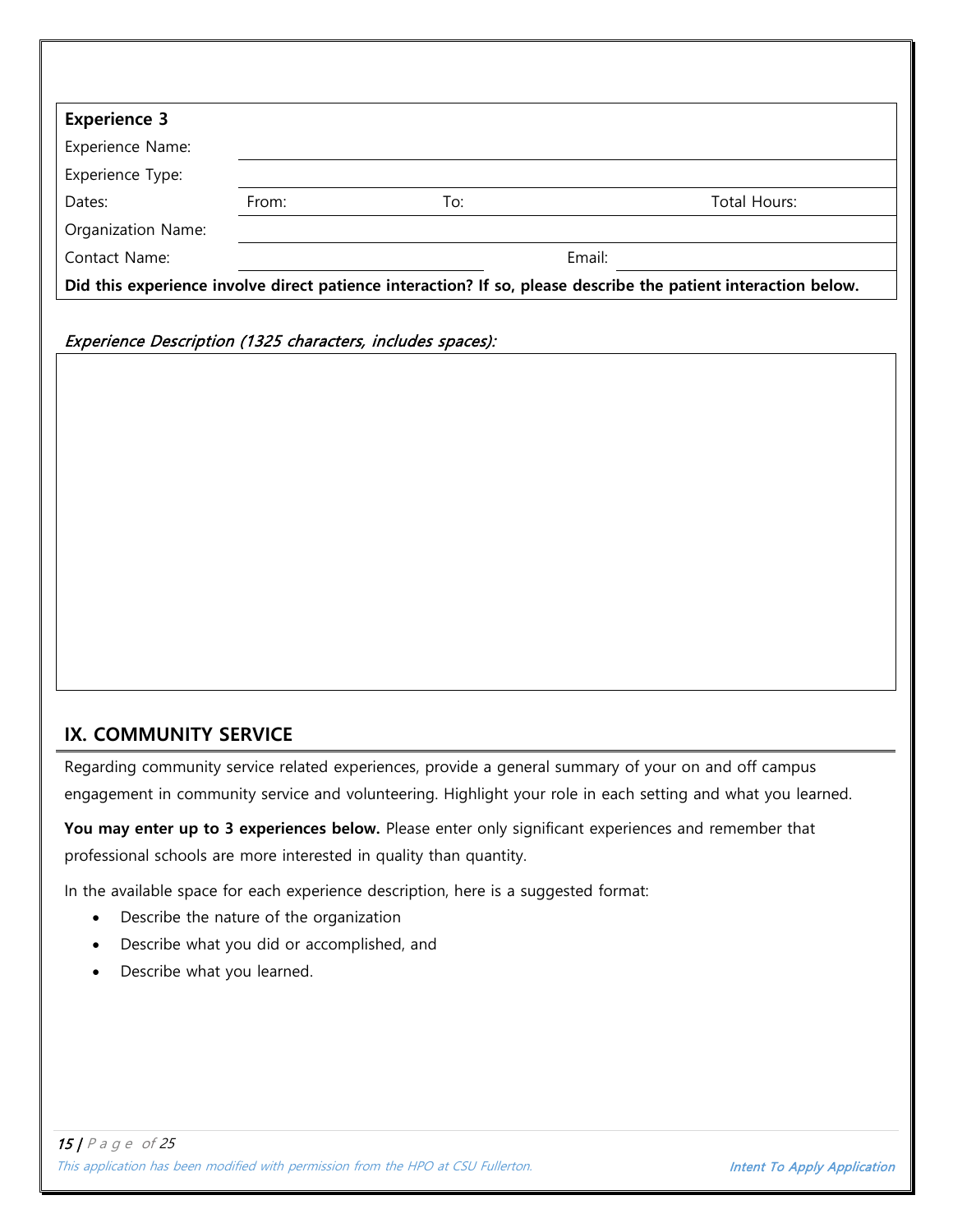| <b>Experience 1</b>                                                                         |       |     |              |  |
|---------------------------------------------------------------------------------------------|-------|-----|--------------|--|
| Experience Name:                                                                            |       |     |              |  |
| Experience Type:                                                                            |       |     |              |  |
| Dates:                                                                                      | From: | To: | Total Hours: |  |
| Organization Name:                                                                          |       |     |              |  |
| Contact Name:                                                                               |       |     | Email:       |  |
|                                                                                             |       |     |              |  |
| Experience Description (1325 characters, includes spaces):                                  |       |     |              |  |
|                                                                                             |       |     |              |  |
|                                                                                             |       |     |              |  |
|                                                                                             |       |     |              |  |
|                                                                                             |       |     |              |  |
|                                                                                             |       |     |              |  |
|                                                                                             |       |     |              |  |
|                                                                                             |       |     |              |  |
|                                                                                             |       |     |              |  |
|                                                                                             |       |     |              |  |
|                                                                                             |       |     |              |  |
|                                                                                             |       |     |              |  |
|                                                                                             |       |     |              |  |
|                                                                                             |       |     |              |  |
|                                                                                             |       |     |              |  |
|                                                                                             |       |     |              |  |
|                                                                                             |       |     |              |  |
|                                                                                             |       |     |              |  |
|                                                                                             |       |     |              |  |
|                                                                                             |       |     |              |  |
|                                                                                             | From: | To: | Total Hours: |  |
|                                                                                             |       |     |              |  |
|                                                                                             |       |     | Email:       |  |
| <b>Experience 2</b><br>Experience Name:<br>Experience Type:<br>Dates:<br>Organization Name: |       |     |              |  |
|                                                                                             |       |     |              |  |
|                                                                                             |       |     |              |  |
|                                                                                             |       |     |              |  |
|                                                                                             |       |     |              |  |
|                                                                                             |       |     |              |  |
|                                                                                             |       |     |              |  |
|                                                                                             |       |     |              |  |
|                                                                                             |       |     |              |  |
|                                                                                             |       |     |              |  |
| Contact Name:                                                                               |       |     |              |  |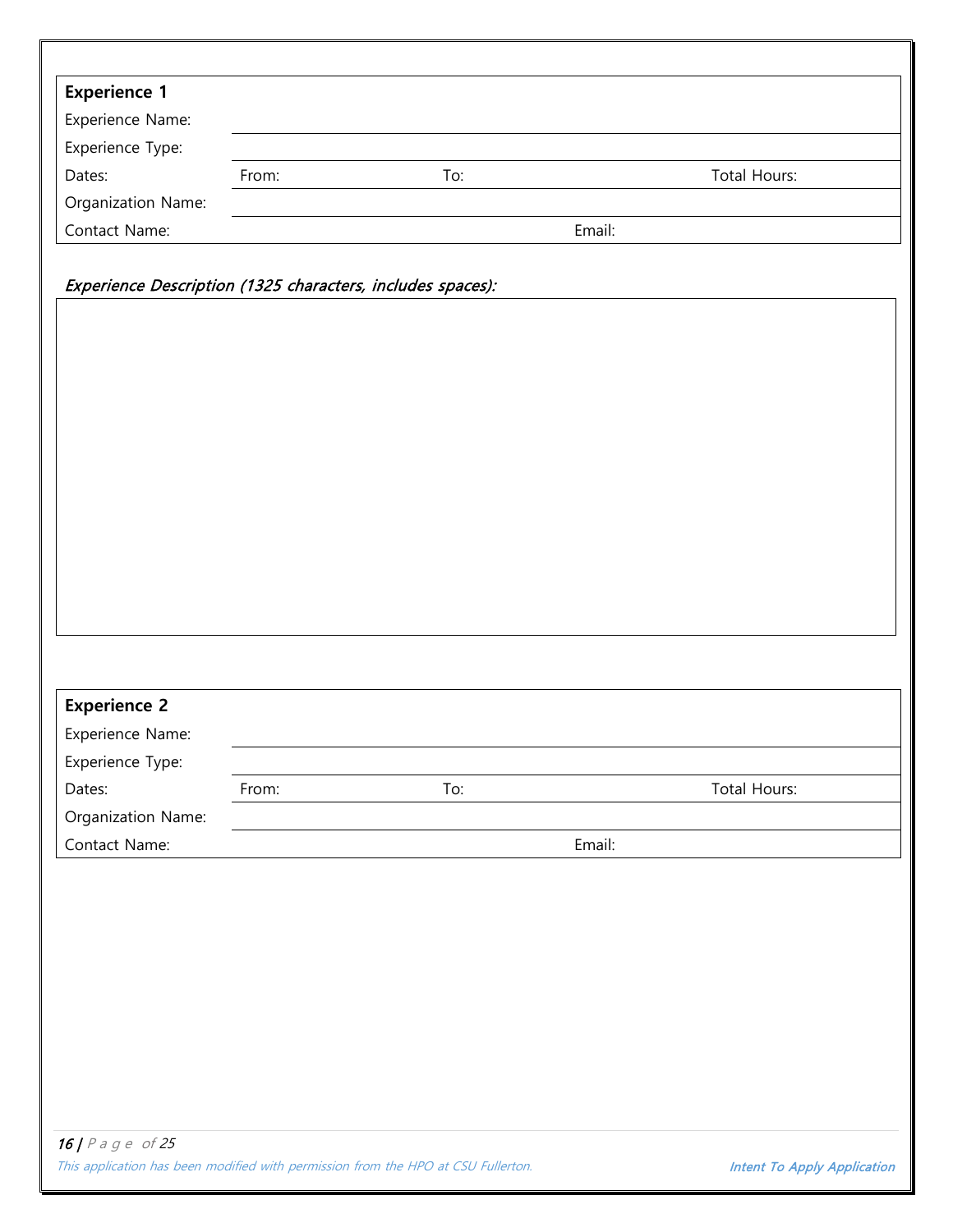| Experience Description (1325 characters, includes spaces): |       |     |        |              |  |
|------------------------------------------------------------|-------|-----|--------|--------------|--|
|                                                            |       |     |        |              |  |
|                                                            |       |     |        |              |  |
|                                                            |       |     |        |              |  |
|                                                            |       |     |        |              |  |
|                                                            |       |     |        |              |  |
|                                                            |       |     |        |              |  |
|                                                            |       |     |        |              |  |
|                                                            |       |     |        |              |  |
|                                                            |       |     |        |              |  |
|                                                            |       |     |        |              |  |
|                                                            |       |     |        |              |  |
|                                                            |       |     |        |              |  |
|                                                            |       |     |        |              |  |
|                                                            |       |     |        |              |  |
| <b>Experience 3</b>                                        |       |     |        |              |  |
| Experience Name:                                           |       |     |        |              |  |
| Experience Type:<br>Dates:                                 | From: | To: |        | Total Hours: |  |
| Organization Name:                                         |       |     |        |              |  |
| Contact Name:                                              |       |     | Email: |              |  |
|                                                            |       |     |        |              |  |
| Experience Description (1325 characters, includes spaces): |       |     |        |              |  |
|                                                            |       |     |        |              |  |
|                                                            |       |     |        |              |  |
|                                                            |       |     |        |              |  |
|                                                            |       |     |        |              |  |
|                                                            |       |     |        |              |  |
|                                                            |       |     |        |              |  |
|                                                            |       |     |        |              |  |
|                                                            |       |     |        |              |  |
|                                                            |       |     |        |              |  |
|                                                            |       |     |        |              |  |
|                                                            |       |     |        |              |  |
|                                                            |       |     |        |              |  |
|                                                            |       |     |        |              |  |
|                                                            |       |     |        |              |  |
|                                                            |       |     |        |              |  |
| $17$   P a g e of 25                                       |       |     |        |              |  |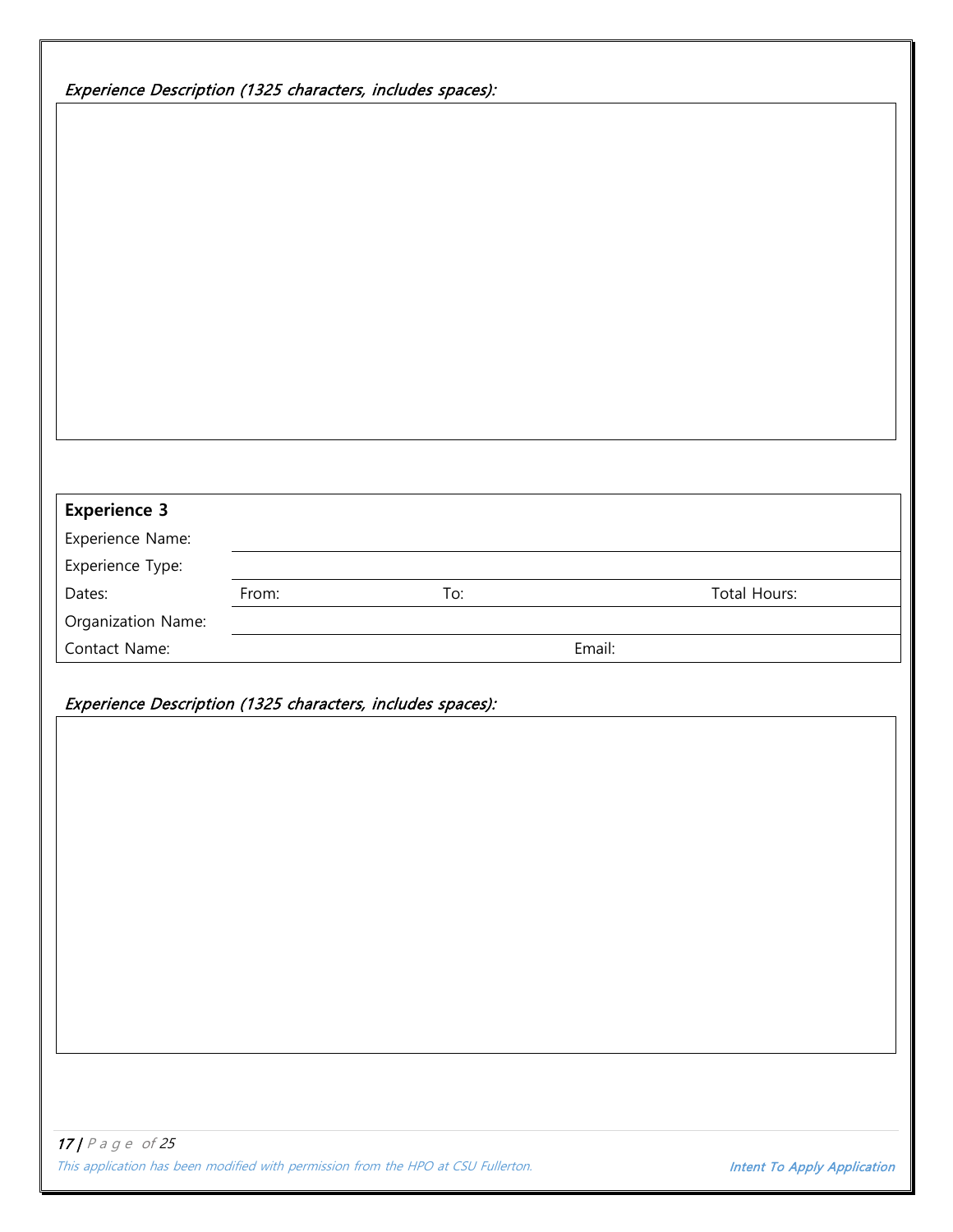# **X. ADDITIONAL ACTIVITIES AND COMMITMENTS**

Is there anything else we should know about you? This section should highlight other aspects of your background, interests, and activities worthy of mention. Be sure to highlight your talents/interests (martial arts, music, languages, etc.).

You may enter up to 3 experiences below. Please enter only significant experiences and remember that professional schools are more interested in quality than quantity.

In the available space for each experience description, here is a suggested format:

- Describe the nature of the organization or experience
- Describe what you did or accomplished, and
- Describe what you learned.

| <b>Experience 1</b>                                        |       |     |        |              |
|------------------------------------------------------------|-------|-----|--------|--------------|
| Experience Name:                                           |       |     |        |              |
| Experience Type:                                           |       |     |        |              |
| Dates:                                                     | From: | To: |        | Total Hours: |
| Organization Name:                                         |       |     |        |              |
| Contact Name:                                              |       |     | Email: |              |
| Experience Description (1325 characters, includes spaces): |       |     |        |              |
|                                                            |       |     |        |              |
|                                                            |       |     |        |              |
|                                                            |       |     |        |              |
|                                                            |       |     |        |              |
|                                                            |       |     |        |              |
|                                                            |       |     |        |              |
|                                                            |       |     |        |              |
|                                                            |       |     |        |              |
|                                                            |       |     |        |              |
|                                                            |       |     |        |              |
|                                                            |       |     |        |              |
|                                                            |       |     |        |              |
|                                                            |       |     |        |              |
|                                                            |       |     |        |              |
|                                                            |       |     |        |              |
|                                                            |       |     |        |              |
|                                                            |       |     |        |              |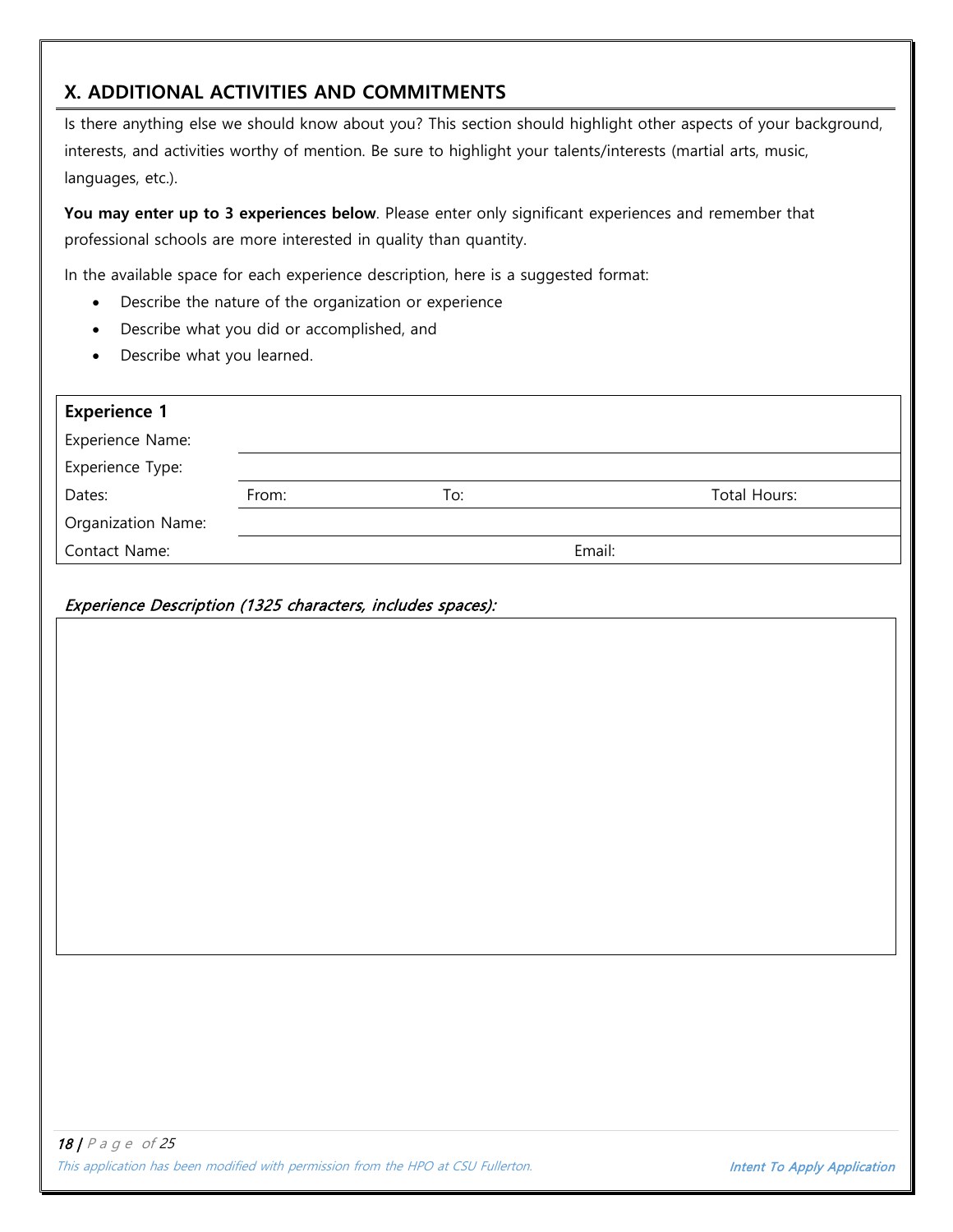| Experience Name:<br>Experience Type:<br>Total Hours:<br>Dates:<br>From:<br>To:<br>Organization Name:<br>Email:<br>Contact Name:<br>Experience Description (1325 characters, includes spaces):<br><b>Experience 3</b><br>Experience Name:<br>Experience Type:<br>Total Hours:<br>Dates:<br>To:<br>From:<br>Organization Name:<br>Email:<br>Contact Name:<br>19   $P$ a g e of 25 | <b>Experience 2</b> |  |  |
|---------------------------------------------------------------------------------------------------------------------------------------------------------------------------------------------------------------------------------------------------------------------------------------------------------------------------------------------------------------------------------|---------------------|--|--|
|                                                                                                                                                                                                                                                                                                                                                                                 |                     |  |  |
|                                                                                                                                                                                                                                                                                                                                                                                 |                     |  |  |
|                                                                                                                                                                                                                                                                                                                                                                                 |                     |  |  |
|                                                                                                                                                                                                                                                                                                                                                                                 |                     |  |  |
|                                                                                                                                                                                                                                                                                                                                                                                 |                     |  |  |
|                                                                                                                                                                                                                                                                                                                                                                                 |                     |  |  |
|                                                                                                                                                                                                                                                                                                                                                                                 |                     |  |  |
|                                                                                                                                                                                                                                                                                                                                                                                 |                     |  |  |
|                                                                                                                                                                                                                                                                                                                                                                                 |                     |  |  |
|                                                                                                                                                                                                                                                                                                                                                                                 |                     |  |  |
|                                                                                                                                                                                                                                                                                                                                                                                 |                     |  |  |
|                                                                                                                                                                                                                                                                                                                                                                                 |                     |  |  |
|                                                                                                                                                                                                                                                                                                                                                                                 |                     |  |  |
|                                                                                                                                                                                                                                                                                                                                                                                 |                     |  |  |
|                                                                                                                                                                                                                                                                                                                                                                                 |                     |  |  |
|                                                                                                                                                                                                                                                                                                                                                                                 |                     |  |  |
|                                                                                                                                                                                                                                                                                                                                                                                 |                     |  |  |
|                                                                                                                                                                                                                                                                                                                                                                                 |                     |  |  |
|                                                                                                                                                                                                                                                                                                                                                                                 |                     |  |  |
|                                                                                                                                                                                                                                                                                                                                                                                 |                     |  |  |
|                                                                                                                                                                                                                                                                                                                                                                                 |                     |  |  |
|                                                                                                                                                                                                                                                                                                                                                                                 |                     |  |  |
|                                                                                                                                                                                                                                                                                                                                                                                 |                     |  |  |
|                                                                                                                                                                                                                                                                                                                                                                                 |                     |  |  |
|                                                                                                                                                                                                                                                                                                                                                                                 |                     |  |  |
|                                                                                                                                                                                                                                                                                                                                                                                 |                     |  |  |
|                                                                                                                                                                                                                                                                                                                                                                                 |                     |  |  |
|                                                                                                                                                                                                                                                                                                                                                                                 |                     |  |  |
|                                                                                                                                                                                                                                                                                                                                                                                 |                     |  |  |
|                                                                                                                                                                                                                                                                                                                                                                                 |                     |  |  |
|                                                                                                                                                                                                                                                                                                                                                                                 |                     |  |  |
|                                                                                                                                                                                                                                                                                                                                                                                 |                     |  |  |
|                                                                                                                                                                                                                                                                                                                                                                                 |                     |  |  |
|                                                                                                                                                                                                                                                                                                                                                                                 |                     |  |  |
|                                                                                                                                                                                                                                                                                                                                                                                 |                     |  |  |
|                                                                                                                                                                                                                                                                                                                                                                                 |                     |  |  |
|                                                                                                                                                                                                                                                                                                                                                                                 |                     |  |  |
|                                                                                                                                                                                                                                                                                                                                                                                 |                     |  |  |
|                                                                                                                                                                                                                                                                                                                                                                                 |                     |  |  |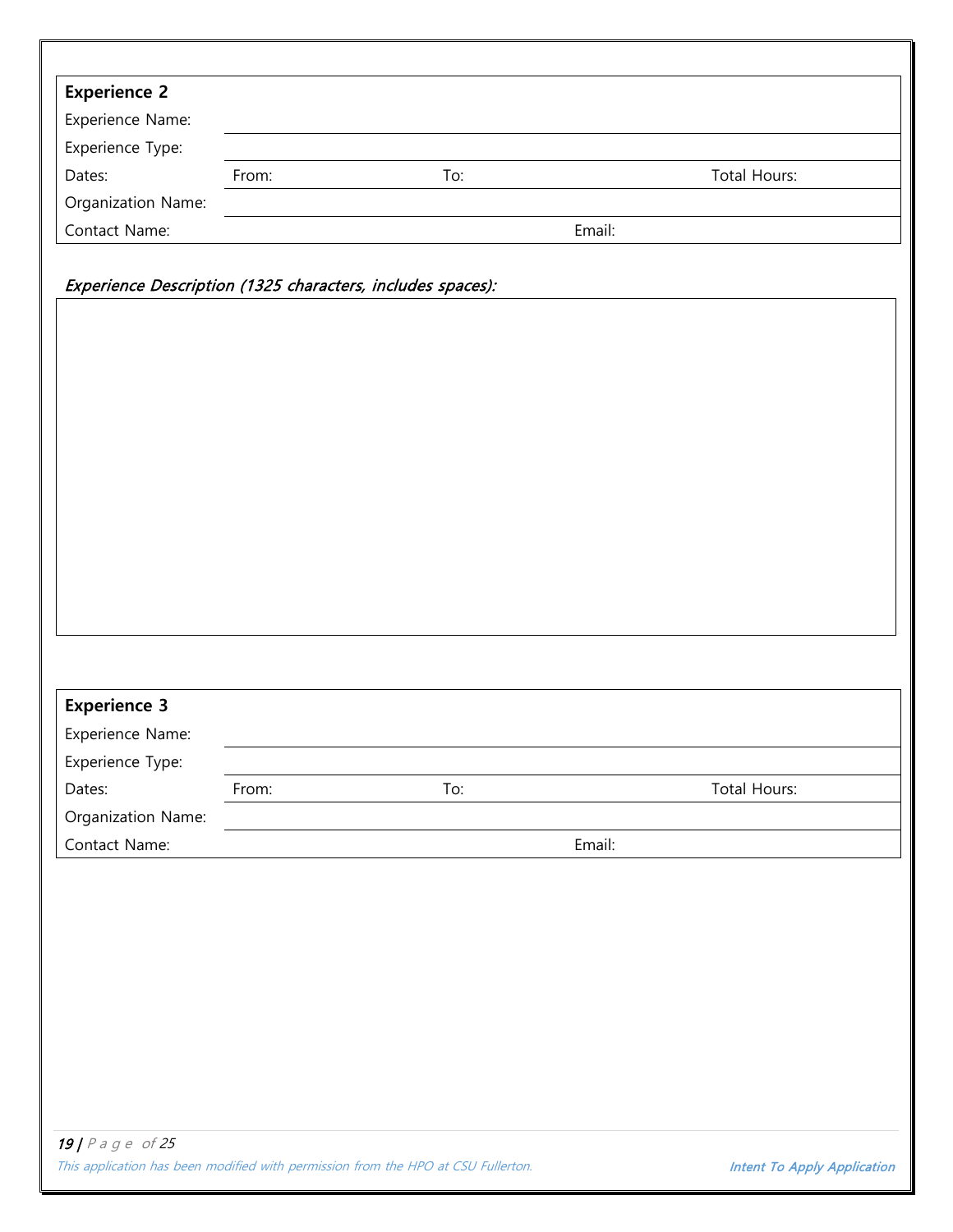Experience Description (1325 characters, includes spaces):

## **XI. SELF ASSESSMENT**

In the spaces below, provide a self-assessment of each competency using a scale of 1=weak to 5=excellent and a justification of your assessment. Each justification should be no more than 150 words, not including spaces.

| 1. Integrity and Ethics       | $1 \Box$ | $2 \Box$ | $3 \Box$ | 4 $\Box$ | $5\ \square$ |
|-------------------------------|----------|----------|----------|----------|--------------|
| Justification:                |          |          |          |          |              |
|                               |          |          |          |          |              |
|                               |          |          |          |          |              |
|                               |          |          |          |          |              |
|                               |          |          |          |          |              |
|                               |          |          |          |          |              |
|                               |          |          |          |          |              |
|                               |          |          |          |          |              |
| 2. Critical Thinking          | $1 \Box$ | $2 \Box$ | $3 \Box$ | 4 $\Box$ | $5\ \square$ |
| Justification:                |          |          |          |          |              |
|                               |          |          |          |          |              |
|                               |          |          |          |          |              |
|                               |          |          |          |          |              |
|                               |          |          |          |          |              |
|                               |          |          |          |          |              |
|                               |          |          |          |          |              |
|                               |          |          |          |          |              |
| <b>20  </b> $P$ a $g$ e of 25 |          |          |          |          |              |

This application has been modified with permission from the HPO at CSU Fullerton. **Intent To Apply Application**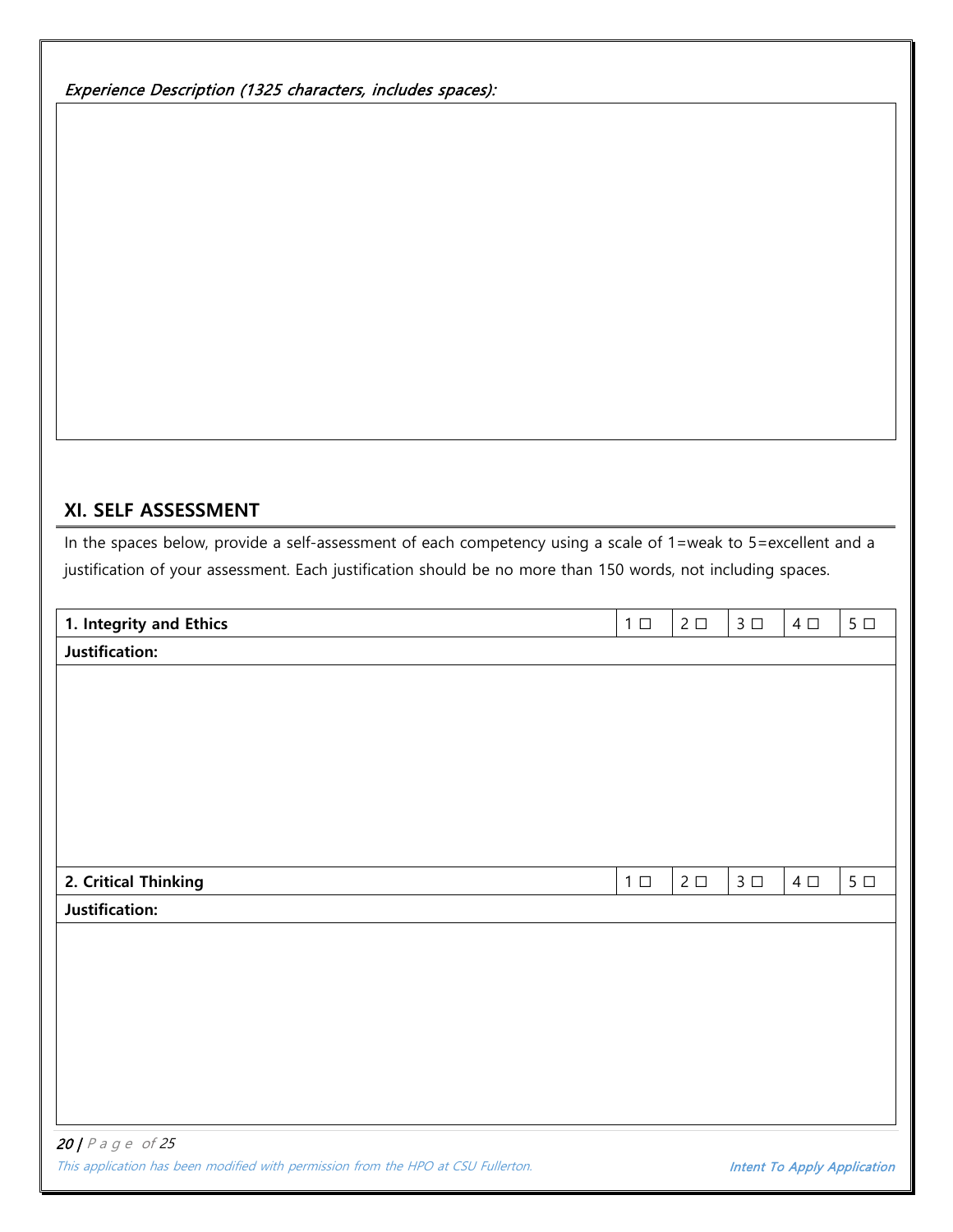| 3. Professionalism                        | $1 \Box$  | $2\square$               | 3 <sup>1</sup>         | $4\Box$  | $5\ \square$   |
|-------------------------------------------|-----------|--------------------------|------------------------|----------|----------------|
| Justification:                            |           |                          |                        |          |                |
|                                           |           |                          |                        |          |                |
|                                           |           |                          |                        |          |                |
|                                           |           |                          |                        |          |                |
|                                           |           |                          |                        |          |                |
|                                           |           |                          |                        |          |                |
|                                           |           |                          |                        |          |                |
|                                           |           |                          |                        |          |                |
|                                           |           |                          |                        |          |                |
| 4. Communication and Interpersonal Skills | $1 \Box$  | $2 \Box$                 | $3 \Box$               | 4 $\Box$ | $5\ \square$   |
| Justification:                            |           |                          |                        |          |                |
|                                           |           |                          |                        |          |                |
|                                           |           |                          |                        |          |                |
|                                           |           |                          |                        |          |                |
|                                           |           |                          |                        |          |                |
|                                           |           |                          |                        |          |                |
|                                           |           |                          |                        |          |                |
|                                           |           |                          |                        |          |                |
| 5. Resilience and Adaptability            | $1\ \Box$ | $2\hspace{.15cm}\square$ | $3\hspace{1mm}\square$ | $4\Box$  | $5\ \Box$      |
| Justification:                            |           |                          |                        |          |                |
|                                           |           |                          |                        |          |                |
|                                           |           |                          |                        |          |                |
|                                           |           |                          |                        |          |                |
|                                           |           |                          |                        |          |                |
|                                           |           |                          |                        |          |                |
|                                           |           |                          |                        |          |                |
|                                           |           |                          |                        |          |                |
| 6. Reliability and Dependability          | $1\ \Box$ | $2 \Box$                 | $3 \Box$               | $4\Box$  | 5 <sub>1</sub> |
| Justification:                            |           |                          |                        |          |                |
|                                           |           |                          |                        |          |                |
|                                           |           |                          |                        |          |                |
|                                           |           |                          |                        |          |                |
|                                           |           |                          |                        |          |                |
|                                           |           |                          |                        |          |                |
|                                           |           |                          |                        |          |                |
|                                           |           |                          |                        |          |                |
|                                           |           |                          |                        |          |                |
|                                           |           |                          |                        |          |                |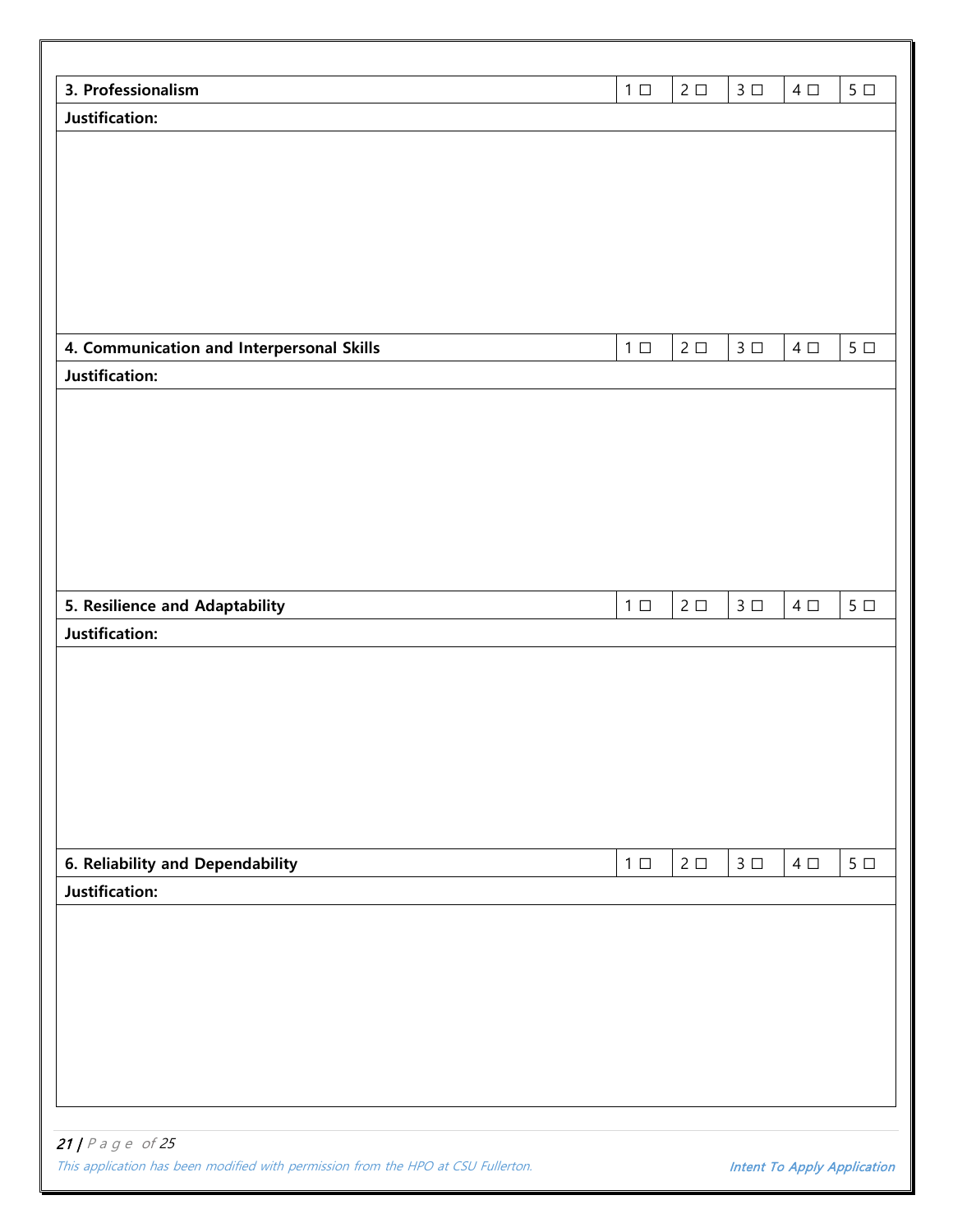| 7. Desire to Learn                                                                                                 | 5 <sub>1</sub><br>$1 \Box$<br>$2\square$<br>3 <sup>D</sup><br>$4\square$ |
|--------------------------------------------------------------------------------------------------------------------|--------------------------------------------------------------------------|
| Justification:                                                                                                     |                                                                          |
|                                                                                                                    |                                                                          |
|                                                                                                                    |                                                                          |
|                                                                                                                    |                                                                          |
|                                                                                                                    |                                                                          |
|                                                                                                                    |                                                                          |
|                                                                                                                    |                                                                          |
|                                                                                                                    |                                                                          |
| <b>8. Service Orientation</b>                                                                                      | $2\square$<br>3 <sup>1</sup><br>5 <sub>1</sub><br>$1 \Box$<br>$4\square$ |
| Service orientation has been defined as the "disposition to be helpful, thoughtful, considerate, and cooperative   |                                                                          |
| [it is] a set of attitudes and behaviors that affect the quality of the interaction between hospital employees and |                                                                          |
| patients (or more broadly, the staff of any organization and its customers)" (Hogan, Hogan, & Busch, 1984)         |                                                                          |
| <b>Justification:</b>                                                                                              |                                                                          |
|                                                                                                                    |                                                                          |
|                                                                                                                    |                                                                          |
|                                                                                                                    |                                                                          |
|                                                                                                                    |                                                                          |
|                                                                                                                    |                                                                          |
|                                                                                                                    |                                                                          |
|                                                                                                                    |                                                                          |
|                                                                                                                    |                                                                          |
|                                                                                                                    |                                                                          |
| XII. MEANINGFUL EXPERIENCE                                                                                         |                                                                          |
| What is your most meaningful experience that is relevant to your pursuit of a health professional career?          |                                                                          |
|                                                                                                                    |                                                                          |
|                                                                                                                    |                                                                          |
|                                                                                                                    |                                                                          |
|                                                                                                                    |                                                                          |
|                                                                                                                    |                                                                          |
|                                                                                                                    |                                                                          |
|                                                                                                                    |                                                                          |
|                                                                                                                    |                                                                          |
|                                                                                                                    |                                                                          |
|                                                                                                                    |                                                                          |
|                                                                                                                    |                                                                          |
|                                                                                                                    |                                                                          |
|                                                                                                                    |                                                                          |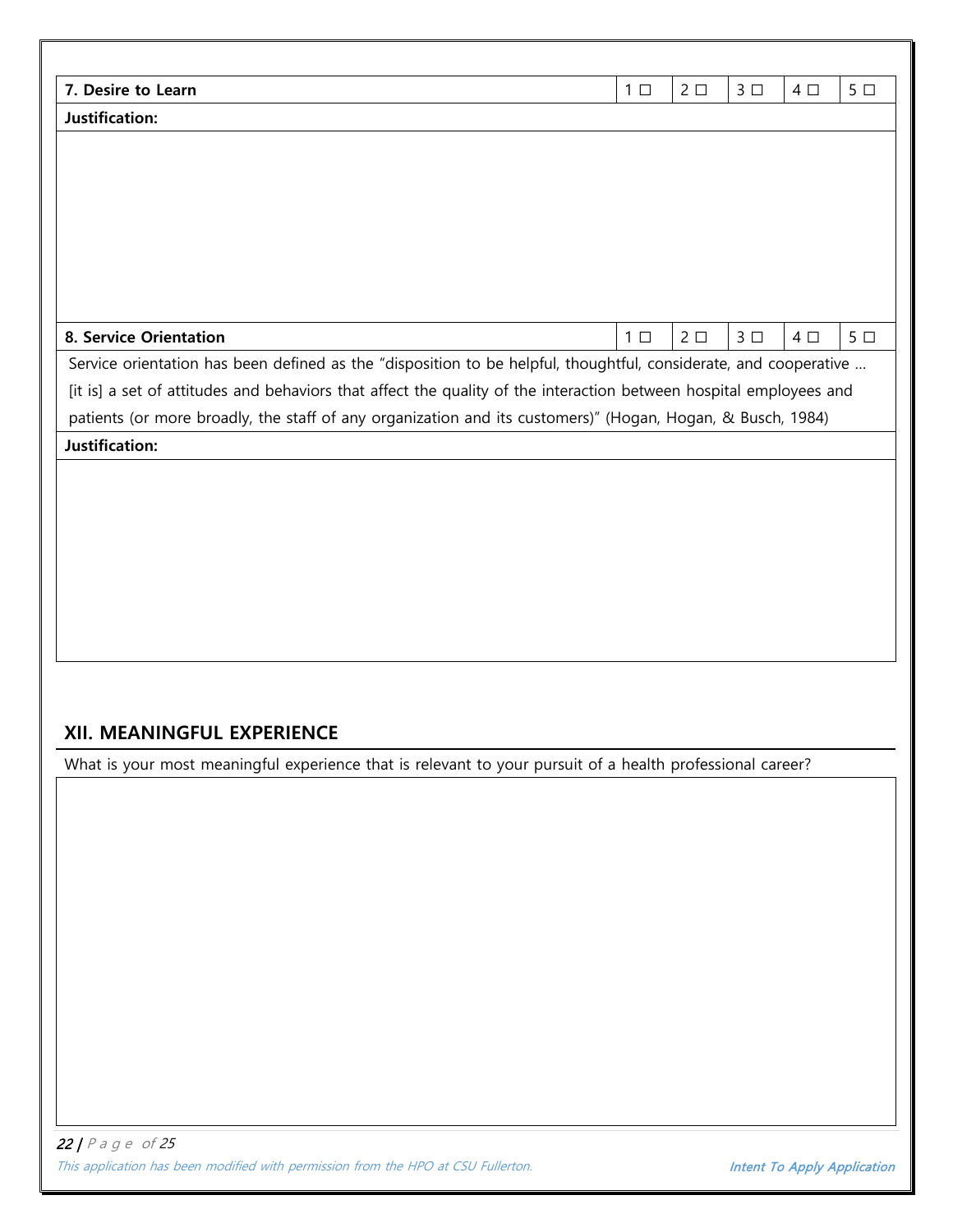## **XIII. INSTITUTIONAL ACTION**

#### **ACKNOWLEDGEMENT OF HAVING READ AND UNDERSTOOD THE BEHAVIORAL RESPONSIBILITIES**

All applicants to professional school from California State University, Fresno must read and acknowledge the following guidelines:

A high standard of academic honesty, social conduct, and personal integrity is expected from all applicants to health professions schools. Many centralized application services include a criminal background check in the process.

Specifically, the American Medical College Application Service (AMCAS) requires you to answer "yes" or "no" to the following "Institutional Action" question:

"Were you ever the recipient of any institutional action by any college or medical school for unacceptable academic performance or conduct violation even though such action may not have interrupted your enrollment or required you to withdraw?"

Further, it states:

"You must answer 'yes' even if the action does not appear on or has been deleted from your official transcripts due to institutional policy or personal petition."

Note that AMCAS does not limit "institutional action" to only those violations on file in the Office of the Dean of Students. Medical schools expect applicants to answer this question truthfully and to be completely forthcoming.

 $\square$  By checking the box to the left, I acknowledge that I have read and understand my responsibilities under the above guidelines.

**Sign by typing your name: Date:**

MM/DD/YYY

### **XIV. RELEASE OF INFORMATION**

Fresno State HCOP office seeks your assistance in gathering admissions information and as such requests that you please indicate that you will release your information to your adviser on the centralized application. Please check the box below if you anticipate releasing your information. The information is invaluable as we collect statistics and data on matriculating Fresno State students.

 $\square$  By checking the box to the left, I acknowledge that I have read and agree to release my information to my adviser on my professional school application.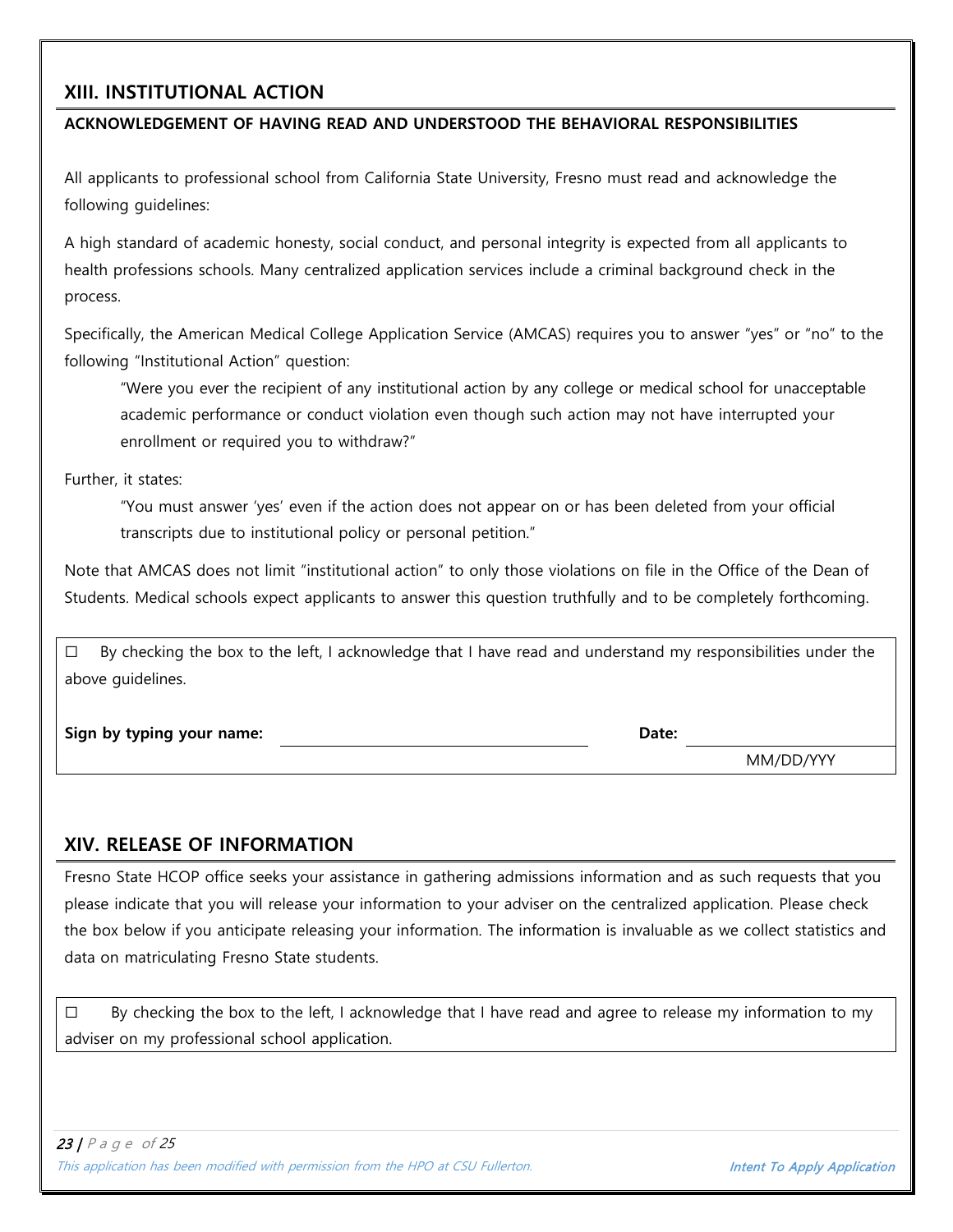## **XV. PHOTO WAIVER**

☐ **I do** ☐ **do not** authorize HCOP to use my picture and name on the program website and in any marketing activities including newspapers, brochures, newsletters and advertisements. I am fully aware that the website provides unrestricted public access. No other personal information will be made public without my permission. The contents of the website are intended for the purposes of marketing and communication.

**Sign by typing your name: Date:**

MM/DD/YYY

#### **XVI. FERPA**

FERPA, the Family Educational Rights and Privacy Act of 1974, is a federal law that pertains to the release of and access to educational records. The law, also known as the Buckley Amendment, applies to all schools that receive funds under an applicable program of the US Department of Education. Go to www.ed.gov/policy/gen/guid/fpco to learn more.

Under FERPA, a school may not generally disclose personally identifiable information from an eligible student's education records to a third party unless the eligible student has provided written consent.

However, there are a number of exceptions to FERPA's prohibition against non-consensual disclosure of personally identifiable information from education records. One such exception is that a school can disclose personally identifiable information from an eligible student's education records, without consent, to another school in which the student seeks or intends to enroll.

The sending school may make the disclosure if it has included in its annual notification of rights a statement that it forwards education records in such circumstances. Otherwise, the sending school must make a reasonable attempt to notify the student in advance of making the disclosure, unless the student has initiated the disclosure.

 $\square$  By checking the box to the left, I understand that the HCOP Office at Fresno State may disclose personally identifiable information from my records to schools to which I have applied.